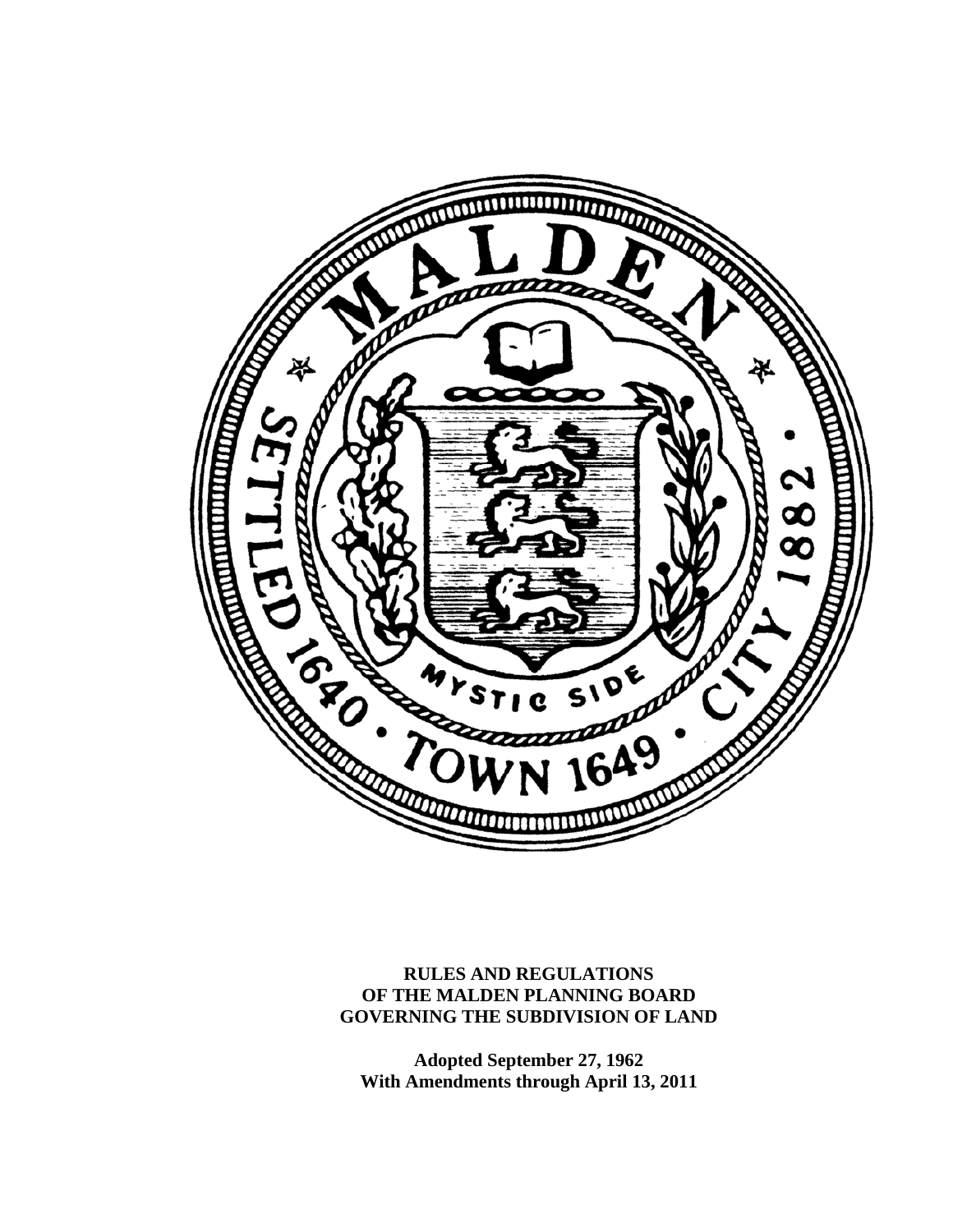# **RULES AND REGULATIONS OF THE MALDEN PLANNING BOARD GOVERNING THE SUBDIVISION OF LAND Adopted September 27, 1962 With Amendments through April 13, 2011**

# **TABLE OF CONTENTS**

| <b>SECTION I</b><br><b>SECTION II</b>                                          |  |
|--------------------------------------------------------------------------------|--|
|                                                                                |  |
|                                                                                |  |
|                                                                                |  |
| <b>SECTION III</b>                                                             |  |
| A. General                                                                     |  |
|                                                                                |  |
|                                                                                |  |
|                                                                                |  |
|                                                                                |  |
|                                                                                |  |
|                                                                                |  |
| <b>SECTION IV</b>                                                              |  |
| A. General                                                                     |  |
|                                                                                |  |
|                                                                                |  |
|                                                                                |  |
|                                                                                |  |
|                                                                                |  |
|                                                                                |  |
|                                                                                |  |
|                                                                                |  |
|                                                                                |  |
|                                                                                |  |
|                                                                                |  |
| F. Access and Parking for Sites of Historic or Community Significance 18       |  |
|                                                                                |  |
|                                                                                |  |
| SECTION VI REQUIRED IMPROVEMENTS FOR AN APPROVED SUBDIVISION 20                |  |
| 20                                                                             |  |
|                                                                                |  |
| Application for a Determination of Planning Board Jurisdiction<br>Form A<br>24 |  |
| Application for Tentative Approval of Preliminary Plan 25<br>Form B            |  |
| Form C                                                                         |  |
| Form D<br>28                                                                   |  |
| Form D-1<br>30                                                                 |  |
| Form E                                                                         |  |
| Form F                                                                         |  |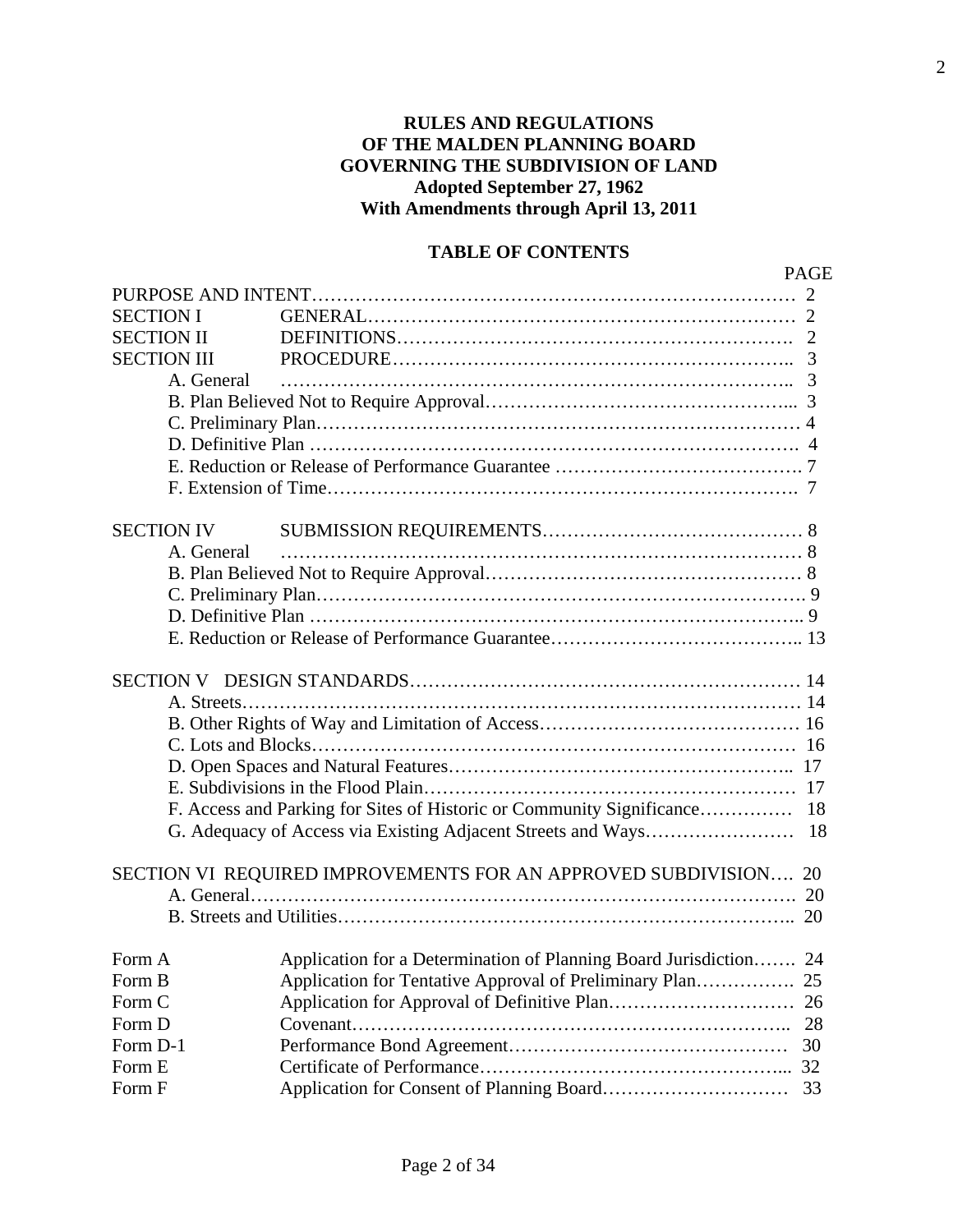#### **PURPOSE AND INTENT**

The Subdivision Control law is intended to insure orderly future development of land for the safety, health and convenience of the general public and the future occupants of the subdivided land.

The following Rules and Regulations have been drawn up to aid the Planning Board in maintaining consistent policies in all matters of Subdivision Control and to guide the applicant in laying out his subdivision and submitting it for approval.

# **SECTION I GENERAL**

#### **A. Variation**

Strict compliance with the requirements of these Rules and Regulations may be waived when, in the judgment of the Planning Board, such action is in the public interest and not inconsistent with the Subdivision Control Law.

#### **B. Reference**

For matters not covered by these Rules and Regulations, reference is made to Section 81K to 81GG, inclusive, of Chapter 41 of the Massachusetts General Laws.

#### **SECTION II DEFINITIONS**

- **A.** "Alley" shall mean a right of way providing secondary vehicular access to the back or side of lots otherwise abutting on a street.
- **B.** "Applicant" shall include an owner, or his agent or representative, or his assigns.
- **C.** "Board", "Commission", or "Department" shall mean agencies of the City of Malden unless specified.
- **D.** "Lot" shall mean an area of land in one ownership, with definite boundaries, used, or available for use, as the site of one or more buildings.
- **E.** "Municipal service" shall mean public utilities furnished by the City, such as water, sewerage, storm drains, and fire alarm systems.
- **F.** "Outside Edge of the Travel Lane" shall mean the edge of that part of the street closest to the street line which is intended for vehicular movement.
- **G.** "Street" shall mean a through road open at both ends and affording an unobstructed exit at each end into another street. The width of a street is measured from the property line to property line and includes, but is not limited to, the roadway, curb and sidewalk.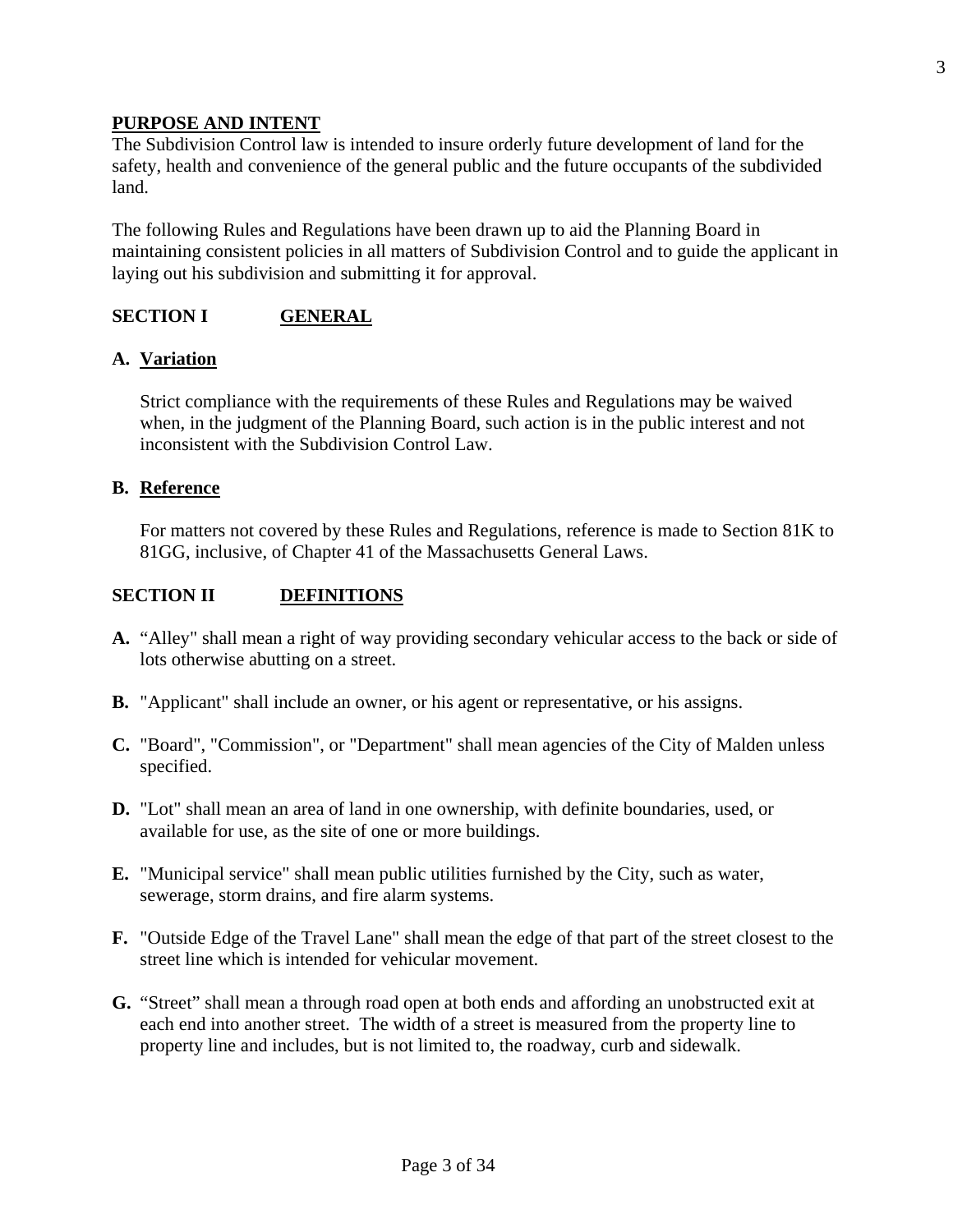- **H.** "Dead end" shall mean a road open at one end and closed at the other end. The length of a dead end is measured from the centerpoint of the closed end to the centerline of the nearest intersecting street.
- **I.** "Block" shall mean that portion of land bounded on three sides by streets. The length of a block is measured from the centerline of one street to the point where it intersects the centerline of another street.

# **SECTION III PROCEDURE**

# **A. General**

Applicants are invited to consult with the Planning Director prior to submission of plans to acquaint themselves with the content of these Rules and Regulations and of the Master Plan insofar as it affect the land of the applicant.

Submission shall be dated and made to the Planning Board on the first or third Thursday of the month during regular office hours and on such other days as the Board may designate.

# **B. Plan Believed Not to Require Approval**

#### **1. Submission**

Any person who believes that his plan does not require approval under the Subdivision Control Law may submit his plan and application to the Planning Board accompanied by the necessary evidence to show that the plan does not require approval. Said person shall file, by delivery or registered mail, a notice with the City Clerk stating the date of submission for such determination and accompanied by a copy of said application. If the notice is given by delivery, the City Clerk shall, if requested, give a written receipt therefor. A checklist of submission requirements is contained in Section IV.B herein below.

# **2. Review**

If the Planning Board determines that the plan does not require approval, a majority (or a person officially authorized by them) shall without a public hearing and without unnecessary delay endorse on the plan the words, "Approval under the Subdivision Control Law Not Required." The plan will be returned to the applicant, and the Planning Board shall notify the City Clerk of its action.

If the Planning Board determines that the plan does require approval under the Subdivision Control Law, it will so inform the applicant and return the plan. The Planning Board shall also notify the City Clerk of its action.

If the Planning Board fails to act upon a plan submitted under this subsection within fourteen (14) days after its submission, it shall be deemed to have determined that approval under the Subdivision Control Law is not required.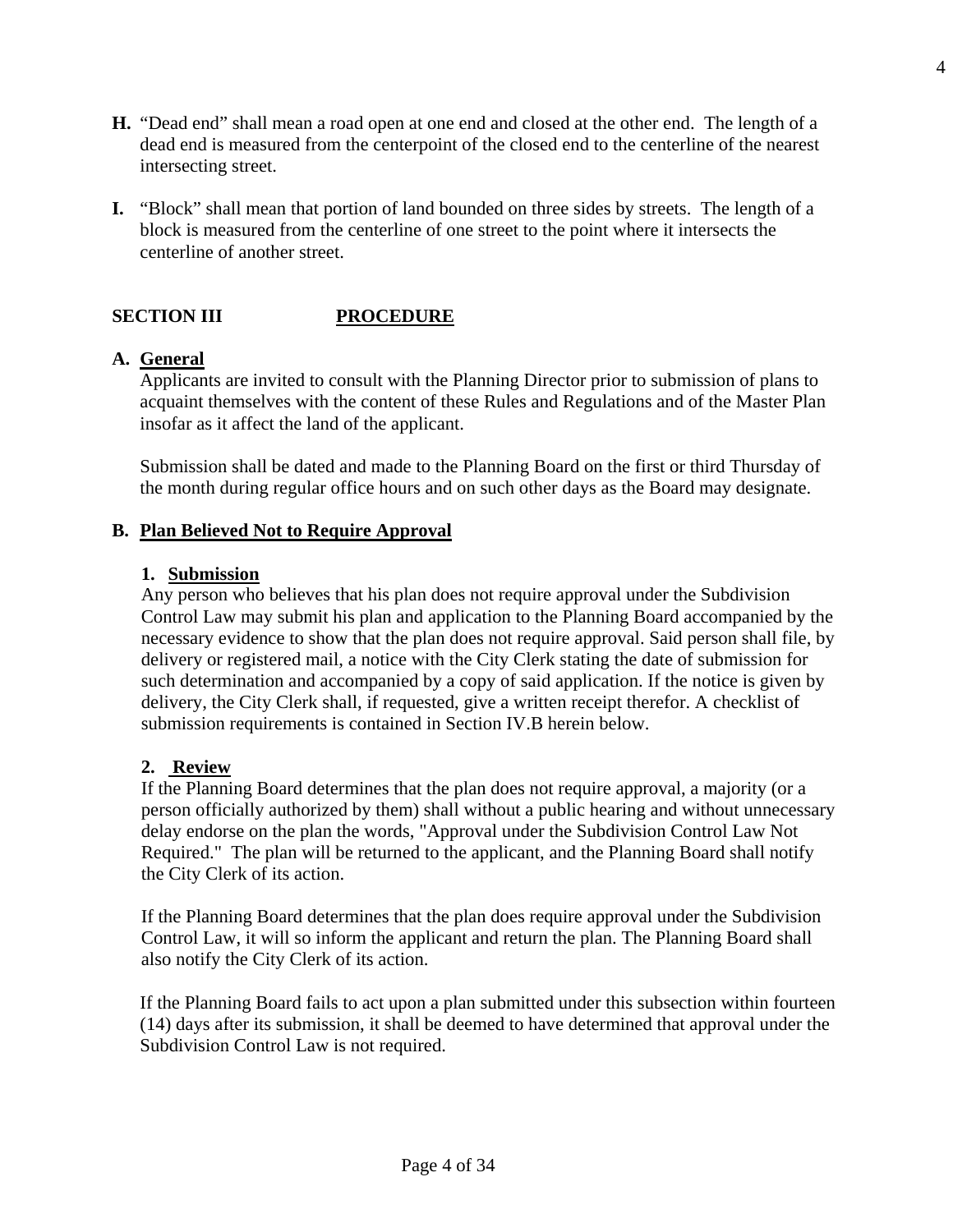# **C. Preliminary Plan**

# **1. Submission**

A Preliminary Plan of a subdivision drawn to the standards in Section V herein may be submitted by the applicant to the Planning Board and to the Board of Health for discussion and tentative approval, modification or disapproval by each board. The submission of such a Preliminary Plan will enable the applicant, the Planning Board, the Board of Health, other municipal agencies and owners of property abutting the subdivision to discuss and clarify the problems of such subdivision before a Definitive Plan is prepared. During the discussion of the Preliminary Plan the complete information required for the Definitive Plan (Section IV.D herein) and the financial arrangements for the performance guarantee (Section III.D2 herein) will be developed. Therefore, it is strongly recommended that a Preliminary Plan be filed in each case where approval of a Definitive Plan is sought.

A properly executed application shall be filed with the Preliminary Plan submitted to the Planning Board. A copy of the Plan shall be filed with the Board of Health. The applicant shall file by delivery or registered mail a notice with the City Clerk stating the date of submission of such tentative approval of a Preliminary Plan and accompanied by a copy of the completed application. A checklist of submission requirements is contained in Section IV. C herein.

# **2. Review**

The Planning Board after consultation with interested City Departments and private utility companies may give such Preliminary Plan its tentative approval, with or without modification. Such tentative approval does not constitute approval of a subdivision.

# **D. Definitive Plan**

The applicant is urged to consult with the Planning Director prior to submission of a Definitive Plan especially if a Preliminary Plan has not previously been submitted. Review of requirements and the design proper to the drawing of the final plans will often avoid delays, requests for extensions of time, modifications, revisions and wholesale redrafting of plans due to misunderstandings or misinterpretations.

# **1. Submission**

No person shall make a subdivision within the meaning of the Subdivision Control Law of any land within the City, or proceed with the improvement or sale of lots in a subdivision, or the construction of ways, or the installation of municipal services therein, unless and until a Definitive Plan of such subdivision drawn to the standards contained in Section V herein has been submitted and approved by the Planning Board as hereinafter provided.

A properly executed application shall be filed with the Definitive Plan submitted to the Planning Board. In addition, supporting data and cost estimates shall also be submitted at this time. A copy of the plan shall be filed with the Board of Health. The applicant shall file by delivery or registered mail a notice with the City Clerk stating the date of submission for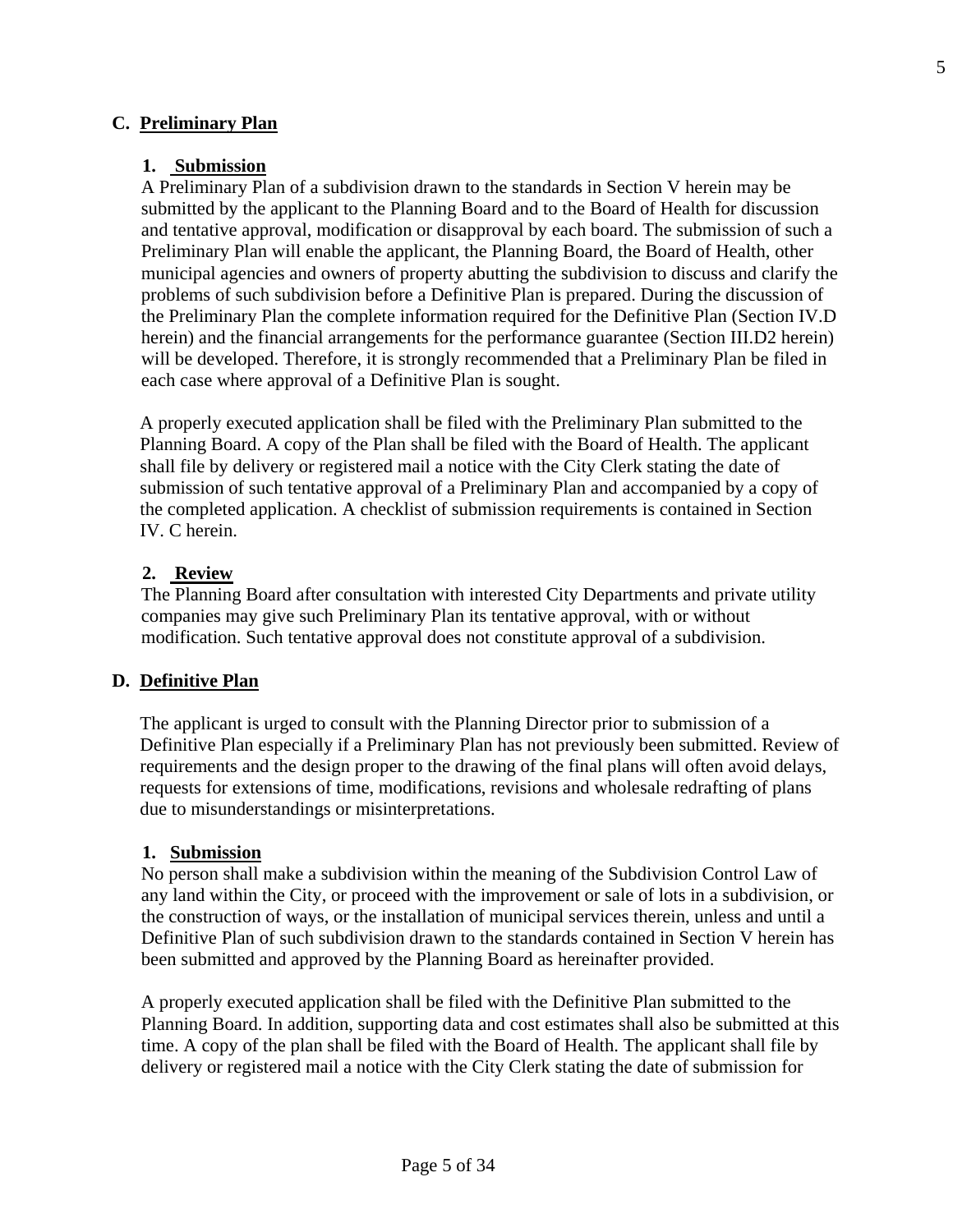such approval and accompanied by a copy of the completed application. A checklist of submission requirements is contained in Section IV.D herein.

# **2. Performance Guarantee**

Within 45 days after submission and before approval of a Definitive Plan of a subdivision, the applicant shall agree to complete the required improvements specified in Section VI herein for any lots in a subdivision, such construction and installation to be secured by one, or in part by one, and in part by the other, of the following methods elected by the Board:

# a) Final approval with bonds or surety

The applicant shall either file a performance bond or a deposit of money or negotiable securities in an amount determined by the Planning Board to be sufficient to cover the cost of all or any part of the improvements specified in Section VI herein not covered by a tripartite agreement under subsection "b" herein. Such bond or security, if filed or deposited, shall be approved as to form and manner of execution by the City Solicitor and as to sureties by the City Treasurer and shall be contingent on the completion of such improvements within two years of the date of the bond.

b) Final approval with tripartite agreement by and among applicant, lender and Planning Board. The applicant shall execute, after the recording of a first mortgage covering the premises shown on the plan given as a security for advances to be made to the applicant by the lender, an agreement with the lender and the Planning Board that provides for the retention by the lender of funds sufficient in the opinion of the Planning Board and otherwise due the applicant, to secure the construction of ways and the installation of municipal services. Said agreement shall also provide for a schedule of disbursements which may be made to the applicant upon various stages of the work, and shall further provide that in the event the work is not completed within the time set forth by the Planning Board, any funds remaining undisbursed shall be available to the City for completion.

# **3. Review**

# a) Board of Health

The Board of Health shall within forty-five (45) days after filing of the plan, report to the Planning Board in writing, approval or disapproval of said plan. If the Board of Health disapproves said plan, it shall make specific findings as to which, if any, of the lots shown on such plan cannot be used for building sites without injury to the public health, and include such specific findings and the reasons therefor in such report; and, where possible, shall make recommendations for the adjustment thereof. Failure to report within forty-five (45) days shall be deemed approval.

If the report of the Board of Health so requires, the approval by the Planning Board shall be on condition that no building or structure shall be built or placed upon the areas designated without the consent of the Board of Health. Every lot so located that it cannot immediately be served by a connection to the municipal sewer system shall be provided with a septic tank and drain-field satisfactory to the Board of Health.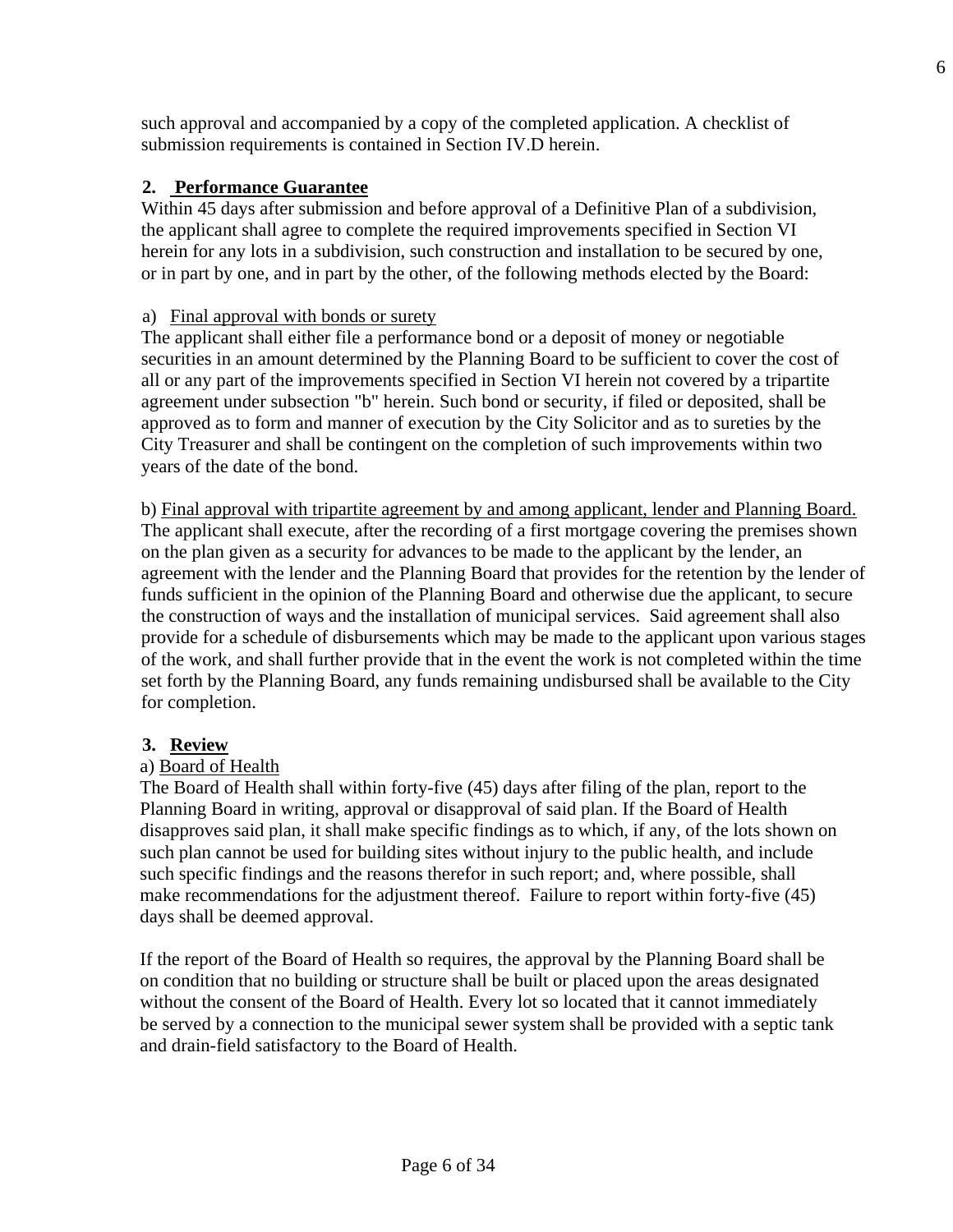#### b) Public Works Commission

The Planning Board shall submit street and utility plans to the Public Works Commission for their review. The commission shall report its opinion to the Planning Board within forty-five days. Written approval of the plans by the Public Works Commission shall be a condition of approval of the plan by the Planning Board.

#### c) Public Hearing

Before approval of the Definitive Plan is given, a public hearing shall be held by the Planning Board. Notice of such hearing shall be given by the Planning Board once in each of two successive weeks, the first publication being at least fourteen days prior thereto by advertisement in a newspaper of general circulation in the city of Malden. A copy of said notice shall be mailed to the applicant and to all owners of land abutting upon the subdivision as appearing in the most recent tax list.

#### d) Action of Planning Board

The action of the Planning Board in respect to said plan shall be by vote, copies of which shall be certified and filed with the City Clerk and sent by delivery or registered mail to the applicant.

If the Planning Board approves the plan, it may, where the streets are not otherwise deemed adequate, impose conditions limiting the lots upon which building may be erected and the number of buildings that may be erected on particular lots, and the length of time for which particular buildings may be maintained without further consent of the Board as to the access provided. Conditions of the Planning Board and the Board of Health shall be endorsed on the plan or set forth in a separate instrument attached to and referred to on the plan.

If the Planning Board modifies or disapproves the plan, it shall state in its vote the reasons for its action. Failure of the Planning Board either to take final action on the plan or to file a certificate of such action with the City Clerk within sixty (60) days after receipt of the submission, or such extension of time as may be agreed upon shall be deemed to be approval.

#### e) Appeal and Final Approval

After the expiration of the statutory twenty-day appeal period following the filing of the certificate of approval with the City Clerk, the City Clerk shall notify the Planning Board if an appeal has been filed. If no appeal has been filed, the final approval shall be endorsed on the original drawings of the plan by the signature of a majority of the Planning Board (or by the signature of the person officially authorized by the Planning Board.) After endorsement, the applicant shall furnish the Planning Board with reproducible copies of the recorded plan.

Final approval of the Definitive Plan does not constitute the laying out or acceptance by the City of streets within a subdivision, and the applicant shall be solely responsible for proper maintenance of the improvements pending acceptance.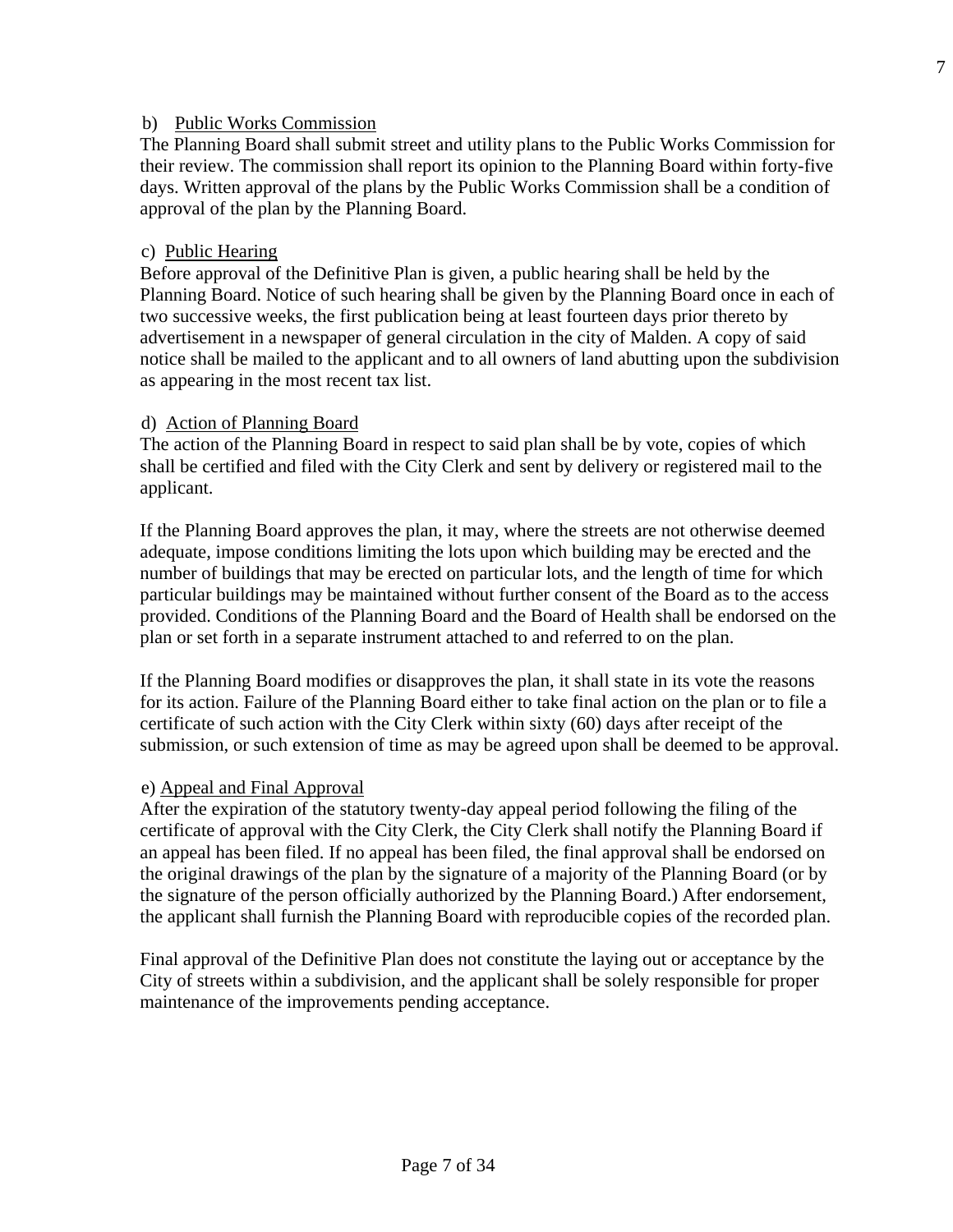# **E. Reduction or Release of Performance Guarantee**

The penal sum of any bond, or the amount of any deposit held under Section III.D.2.a herein, may from time to time, be reduced by the Planning Board and the obligations of the parties thereto released by said Board in whole or in part.

# **1. Submission**

Upon the completion of improvements required under Section VI herein, security for the performance of which was given by bond, deposit or tripartite agreement with respect to any lot, the applicant may send by registered mail to the City Clerk a written statement in duplicate that said construction or installation on in connection with which such bond, deposit or tripartite agreement has been given has been completed in accordance to the requirements contained under Section VI herein, such statement to contain the address of the applicant, and the City Clerk shall forthwith furnish a copy of said statement to the Planning Board. A checklist of submission requirements is contained in Section IV.E herein.

# **2. Review**

The Planning Board will consult with the City Engineer relative to acceptability of the improvements, and with the applicant as needed relative to agreement on terms of the reduction or release. If the Planning Board determines that the construction or installation has been completed, it shall release the interests of the City in such bond and return the bond or deposit to the person who furnished the same, or terminate the tripartite agreement by appropriate instrument, duly acknowledged, which may be recorded.

Conditions of release shall include the submission or record plans of construction of all underground municipal services and of streets if requested by the City Engineer; the acceptance of the municipal services by the City, and an application to the Public Works Commission for acceptance by the City of all streets and rights in easements.

If the Planning Board determines that said construction or installation has not been completed, it shall specify to the applicant in writing the details wherein said construction and installation fails to comply with the requirements of these Rules and Regulations.

Failure of the Planning Board to act on such application within forty-five (45) days after receipt of the application by the City Clerk shall mean all obligations under the bond shall cease and terminate by operation of law, any deposit shall be returned and any such agreement shall become void.

# **F. Extensions of Time**

Request for extensions of time for Definitive Plan review shall be in writing from the applicant to the Planning Board. If granted, notice of such time extensions shall be filed forthwith by the Planning Board with the City Clerk.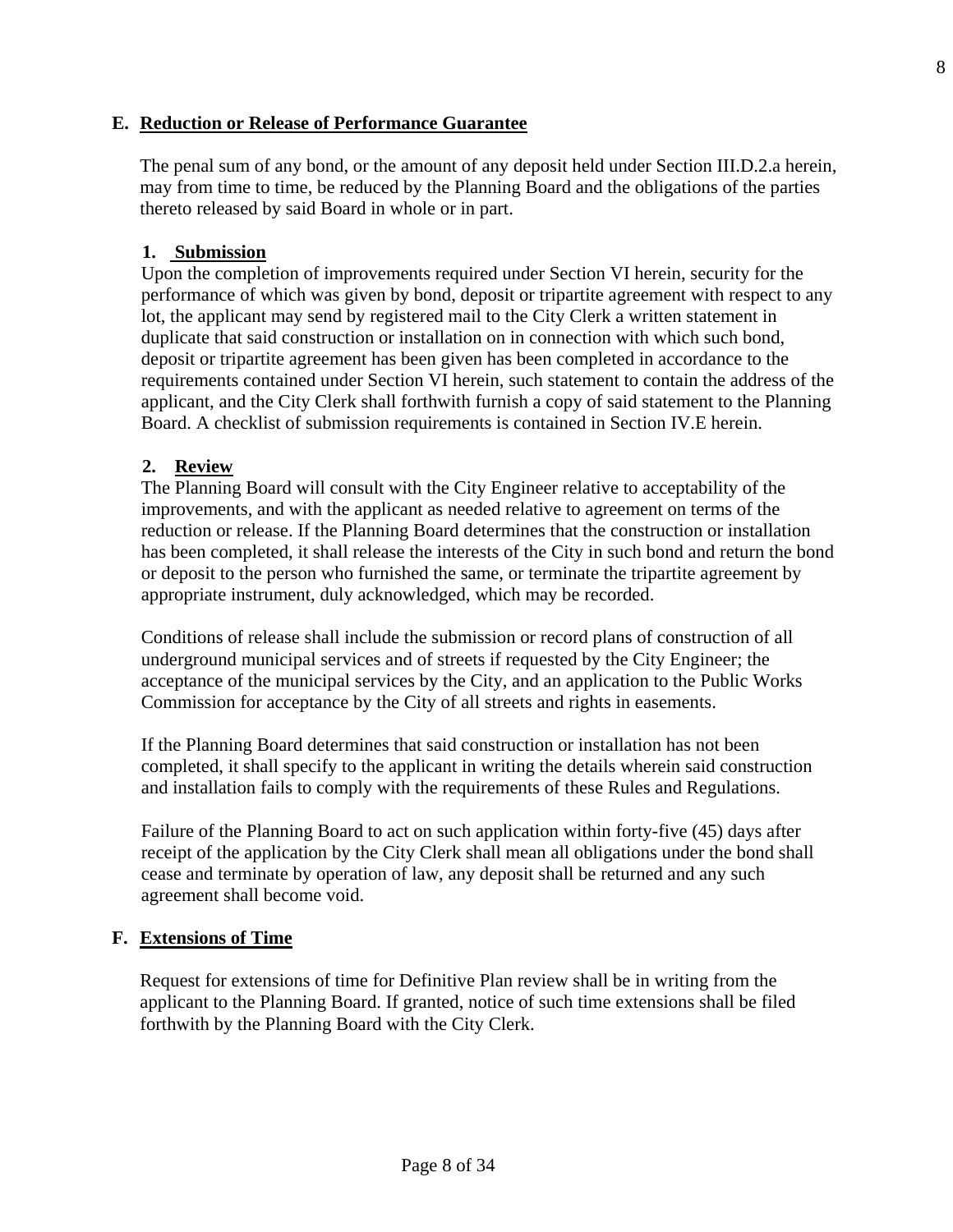# **SECTION IV SUBMISSION REQUIREMENTS**

#### **A. General**

All items listed below are to be submitted to the Planning Board on the date of submission unless otherwise specified.

#### **B. Plan Believed Not to Require Approval**

- **1.** Original drawings in waterproof ink on tracing cloth, one (1) sepia (helio Transparencies), and two (2) contact prints, and shall include the following:
	- a. Registered Engineer's or Land Surveyor's name, address, and stamp.
	- b. Name and width of abutting streets.
	- c. Names of all abutters.
	- d. Property lines, frontage distance, and areas of the lot or lots in question and all abutting lots.
	- e. Suitable space to record the following endorsement:

#### MALDEN PLANNING BOARD ENDORSEMENT

#### APPROVAL OF THIS PLAN IS NOT REQUIRED UNDER THE PROVISIONS OF THE SUBDIVISION CONTROL LAW

\_\_\_\_\_\_\_\_\_\_\_\_\_\_\_\_\_\_\_\_\_\_\_\_\_\_ **CHAIRMAN** 

#### \_\_\_\_\_\_\_\_\_\_\_\_\_\_\_\_\_\_\_\_\_\_\_\_\_\_\_\_ DATE

- **2.** Two completed applications (Form A), one to be submitted to the Planning Board accompanied by a fee as established by the Planning Board and the second to be submitted to the City Clerk.
- **3.** Notice to the City Clerk stating:
	- a. Date of Submission to the Planning Board.
	- b. Owners of the property.
	- c. Location of the property sufficient for identification.
- **4.** Evidence to show that the plan does not require approval.
- **5.** If the submitted plans are endorsed, the sepia is to be returned to the applicant after the applicant delivers a check made to the order of the Registrar of Deeds, which with the original drawing is to be forwarded by the Malden Planning Board to the Registrar of Deeds for recording. The amount of the check is to be computed by the Malden Planning Board on the basis the Registry of Deeds' fee schedule. If the plans are not endorsed the original and sepia are to be returned to the applicant or authorized agent when requested in person.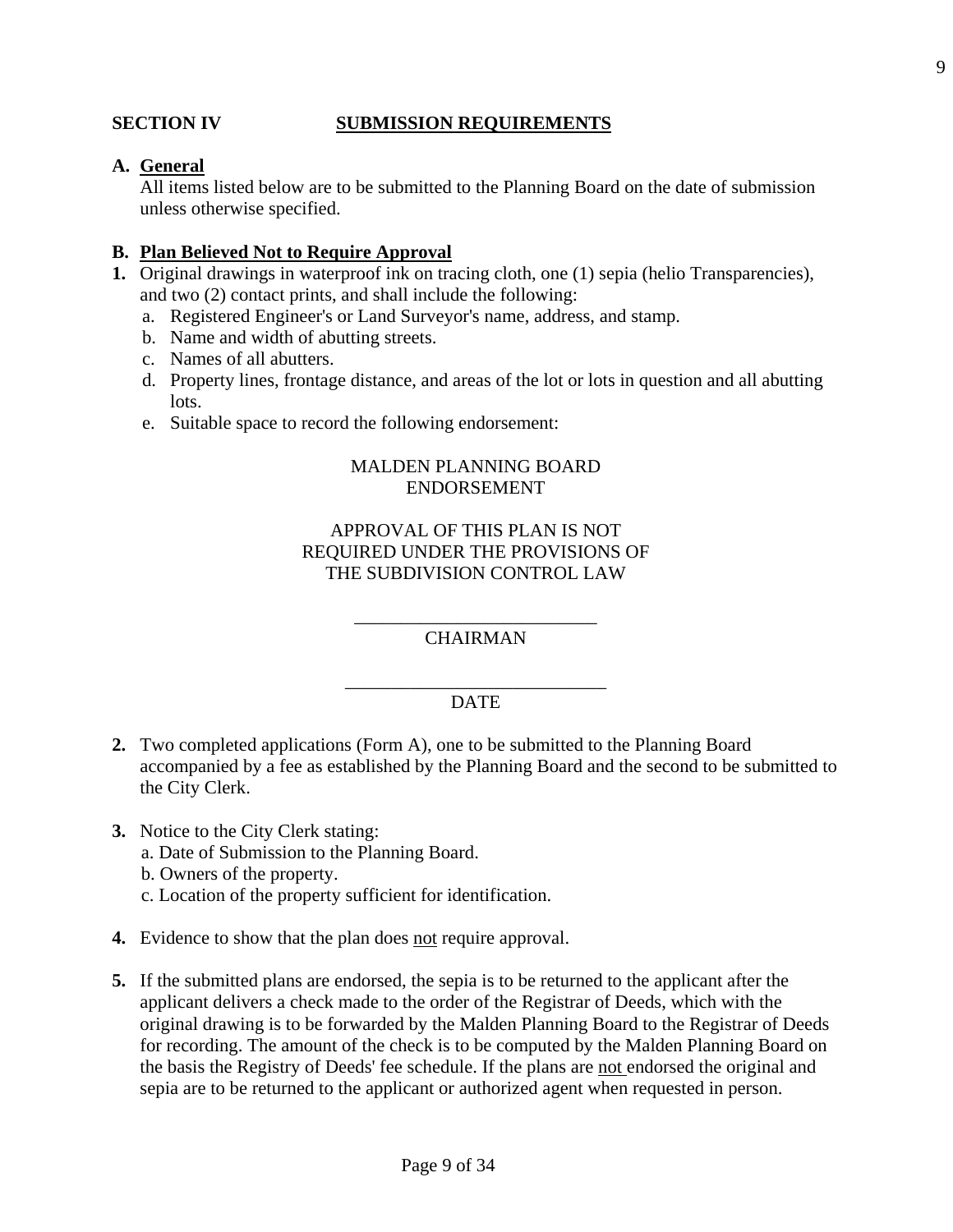# **C. Preliminary Plan**

- **1.** Six contact black and blue line on white background prints of all drawings of the plan; one print to the Board of Health.
- **2.** The plans shall be at least at a scale of 40 feet to an inch and shall contain the following information:
	- a. The subdivision name, boundaries, north point, date, scale, legend and title "Preliminary Plan";
	- b. The names of the record owner and the applicant and the names of the designer, engineer or surveyor;
	- c. The names of all abutters, as determined from the most recent local tax list;
	- d. The existing and proposed lines of streets, ways, easements and any public areas within the subdivision in a general manner;
	- e. The proposed system of drainage, including adjacent existing natural waterways, in a general manner;
	- f. The appropriate boundary lines of proposed lots, with approximate areas and dimensions.
	- g. The names, approximate location and widths of adjacent streets;
	- h. The topography of the land in a general manner.
- **3.** Two completed applications (Form B), one to be submitted to the Planning Board accompanied by a fee as established by the Planning Board and the second to be submitted to the City Clerk.
- **4.** Notice stating the date of submission, to the City Clerk.

#### **D. Definitive Plan**

#### **1. Submission Requirements.**

Seven contact black or blue line on white background prints of the plan; one print of each to the Board of Health. The following separate drawings may be varied by permission of the Planning Director:

#### a. Plot Plans

Plot plans shall be submitted at a scale of forty (40) feet to an inch and shall contain the following information:

- i. Subdivision name, location and boundaries, north point, date and scale.
- ii. Name and address of record owner, applicant and engineer or surveyor, and registered engineer's or surveyor's stamp.
- iii. Location, areas and names of all owners as they appear on the most recent tax list of land abutting the subdivision.
- iv. Location, names and present widths of street bounding, approaching or within reasonable proximity of the subdivision.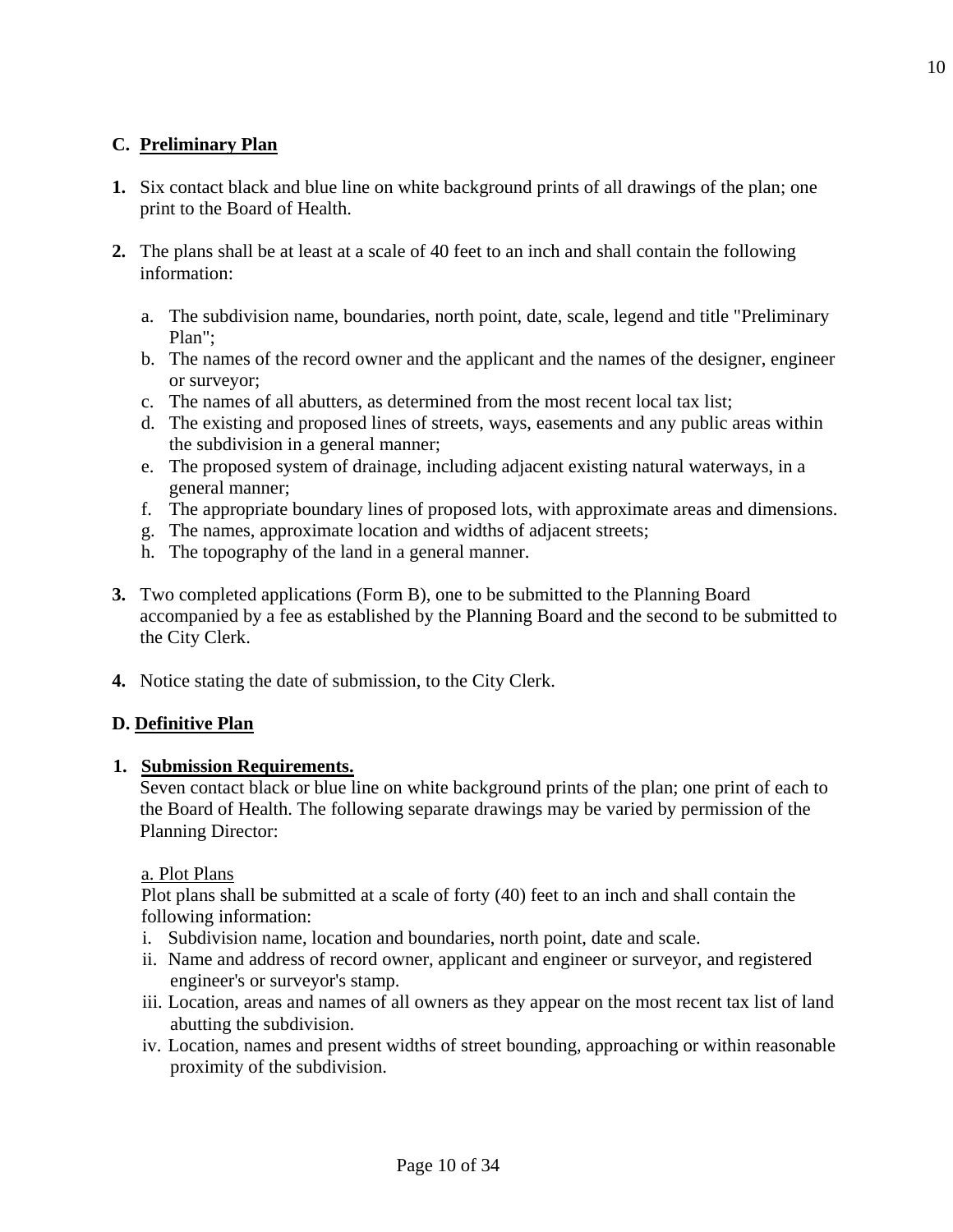- v. Lines, distances, angles, and the length and radius of all curves of existing and proposed streets, lots, easements, and public or common areas within the subdivision. The proposed names of proposed streets shall be shown in pencil until they have been approved by the Planning Board.
- vi. Indication of purpose of easements.
- vii.Location of all permanent monuments properly identified as to whether existing or proposed.
- viii. Location of existing buildings, walls, fences, natural monuments, waterways and drainage courses.
- ix. There shall be suitable space to record the following three endorsements:
	- (1) Planning Board Approval and Endorsement Form to be worded as follows on each sheet on the final plan:

#### MALDEN PLANNING BOARD APPROVAL

\_\_\_\_\_\_\_\_\_\_\_\_\_\_\_\_\_\_\_\_\_\_\_\_\_\_ DATE \_\_\_\_\_\_\_\_\_\_\_\_\_\_\_\_\_\_\_\_\_\_\_\_\_\_

# CHAIRMAN

#### ENDORSEMENT

\_\_\_\_\_\_\_\_\_\_\_\_\_\_\_\_\_\_\_\_\_\_\_ DATE \_\_\_\_\_\_\_\_\_\_\_\_\_\_\_\_\_\_\_\_\_\_\_\_

#### CHAIRMAN

(2) Performance Bond or Tripartite Agreement Endorsement Form to be worded as follows on the final set of plans:

SEE (INSERT THE WORD AGREEMENT OR BOND) FROM (PETITIONER'S NAME) TO THE CITY OF MALDEN, MASSACHUSETTS DATED AND RECORDED HEREWITH.

(3) City Clerk Endorsement Form to be worded as follows on the final set of plans:

I, (NAME OF CITY CLERK), CLERK OF THE CITY OF MALDEN, MASSACHUSETTS, HEREBY CERTIFY THAT THE NOTICE OF APPROVAL OF THE PLAN BY THE MALDEN PLANNING BOARD HAS BEEN RECEIVED AND RECORDED AT THIS OFFICE AND NO APPEAL WAS RECEIVED DURING THE TWENTY DAYS NEXT AFTER SUCH RECEIPT AND RECORDING OF SAID NOTICE.

#### \_\_\_\_\_\_\_\_\_\_\_\_\_\_\_\_\_\_\_\_\_\_\_\_\_\_\_\_ CITY CLERK'S SIGNATURE

#### \_\_\_\_\_\_\_\_\_\_\_\_\_\_\_\_\_\_\_\_\_\_\_\_\_\_\_ DATE

11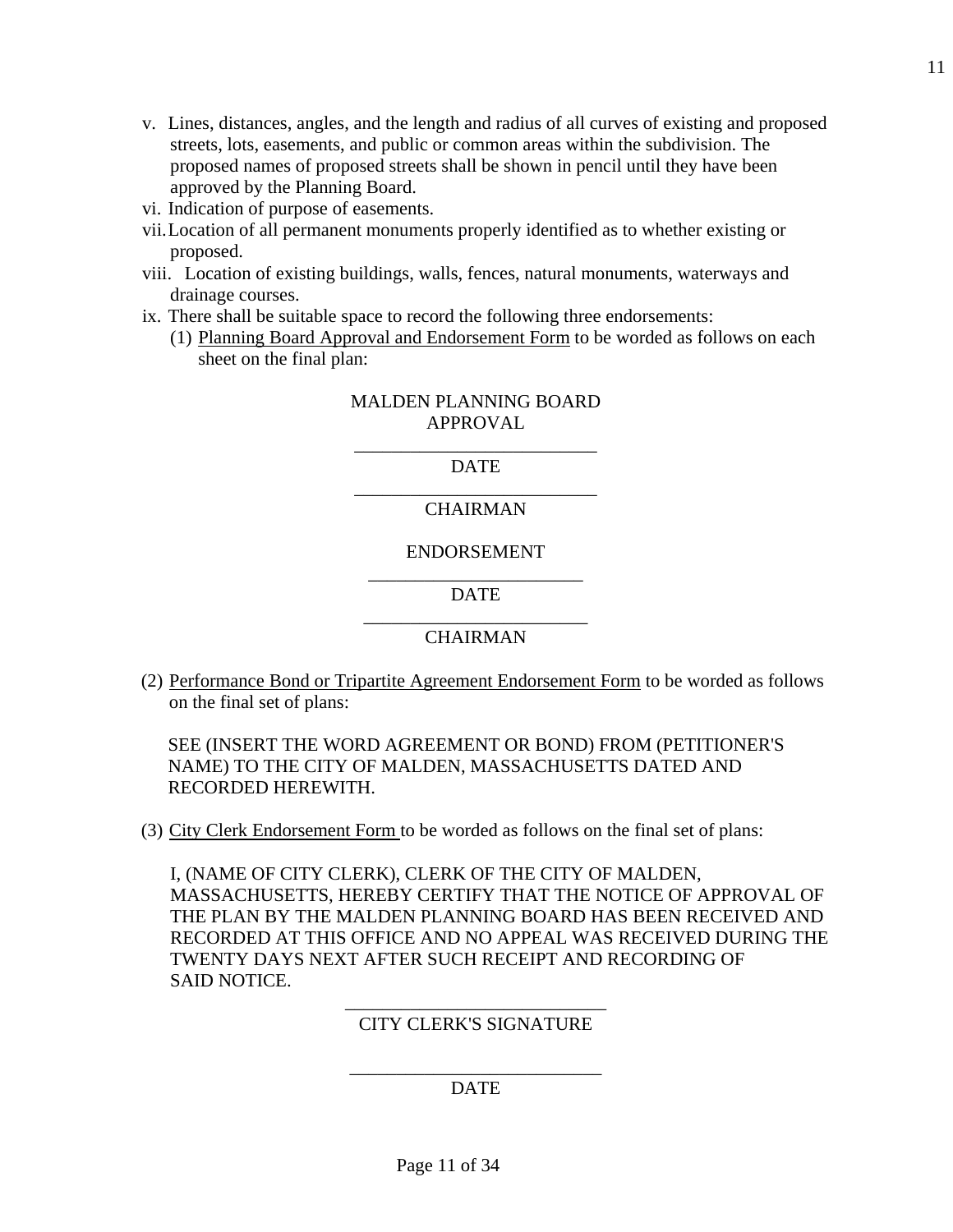#### b. Topographic Plans

Existing and proposed topography by five (5) foot contours at intervals above the Malden City Base. This plan shall be prepared similarly to the plot plans and show the same information as described in Sections IV. D.1.a.1, 2, 4, 8 and 10 herein.

#### c. Street Plans and Profiles

Separate plans showing each street with its profile shall be submitted. Each street shall be drawn in plan at a scale of forty (40) feet to an inch and shall show the following information:

- i. Street lines, distances, angles and the length and radius of all curves.
- ii. Location of existing and proposed monuments defining the street.
- iii. Edges of required sidewalk and roadway paving and/or curb location.
- iv. Location of street trees as required.
- v. Location of guard posts, guard rails, fences or parapets and street signs, as required.
- vi. Existing and proposed topography with spot elevations at the top of the curb and in the gutters at every point of curvature, point of tangency, catch basin, change in vertical grade, and six (6) equidistant points around a cul-de-sac and five (5) foot contours at intervals above the Malden City Base, or closer intervals is required. Profiles shall be drawn at a horizontal scale of forth (40) feet to an inch and vertical scale of four (4) feet to an inch with elevations from the Malden City Base every fifty (50) feet on uniform grades and every twenty-five (25) feet on vertical curves. Station 0+00 shall be at the intersection of the centerline of the proposed street and the centerline of the street at which the proposed street starts. vii)Existing and proposed profile of the centerline of the street.
- viii) Existing profile of the side lines of the street.
- ix) Proposed grade for each curb line.
- x) Elevation of sills of all structures.

# d. Utility Plans and Profiles

Separate plans and profiles showing drainage, water and sewer for each street and adjoining land as necessary shall be submitted. Each plan shall be drawn at a scale of forty (40) feet to an inch and shall show the following information:

- i) Street lines, distances, angles and the length and radius of all curves, and utility easement lines and distances as needed.
- ii) Location of all existing and proposed monuments defining the street.
- iii) Location of all underground and surface drainage facilities, including pipes, culvert and catch basins, manholes and paved waterways.
- iv) Location of all water supply facilities including pipes, gates and valves, fire hydrants and connections to the front lot line of each lot, or connections to each house if applicant is also developer.
- v) Location of all sewer and sewage disposal facilities including all manholes, pipes and front lot line connections or house connections as above.
- vi) Location of all fire alarm system facilities including all ducts, manholes and conduits.

Profiles shall be drawn at a horizontal scale of forty (40) feet to an inch and vertical scale of four (4) feet to an inch with proposed elevations from the Malden City Base every fifty (50)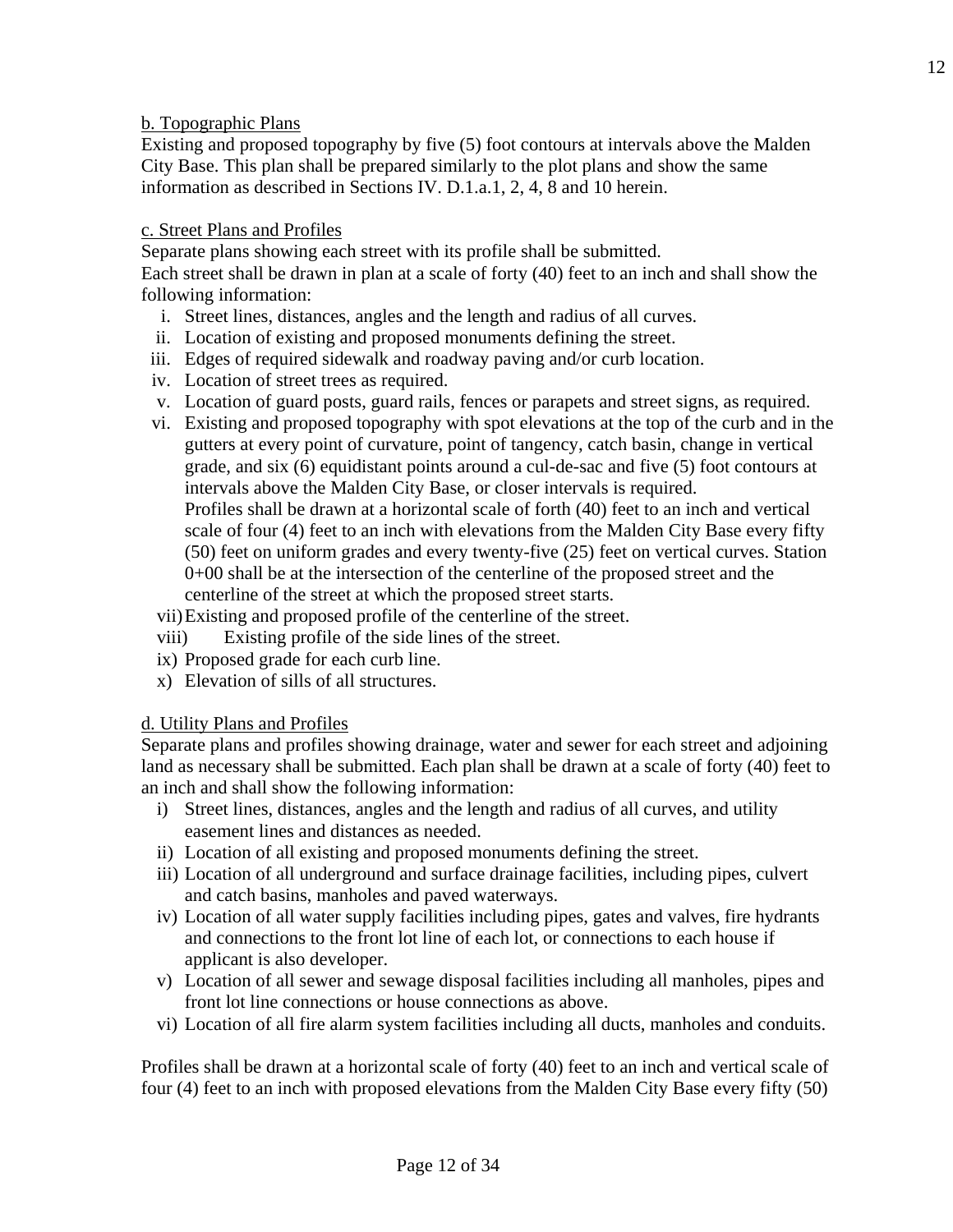feet. Station 0+00 shall be lowest intersection for each pipe. The profiles shall show the following information:

- vii)Proposed profile of the street of finished surface grade of the easement.
- viii) Proposed profile of the drainage system with invert and rim elevations of catch basins and manholes.
- ix) Proposed profile of the sewer system with invert and rim elevations of all manholes.
- **2.** Sufficient data shall be submitted to determine the location, direction and length of every street line, lot line, and boundary line required in Section IV.D.1.a(v) herein, and to establish these lines on the ground. Traverse calculations and a copy of survey notes shall be submitted with the plan. Relative error of closure must not exceed 1:5000.
- **3.** Two completed applications (Form C), one application to the City Clerk.
- **4.** Notice stating the date of submission, to the City Clerk.
- **5.** Fees.
	- a) The Planning Board shall establish fees which shall be submitted with the application for approval of a definitive plan or amendments or recisions thereto. In addition, the petitioners shall publish at his/her own expense a notice of hearing in a newspaper of general circulation in Malden as required by law.
	- b) A check made to the order of the Register of Deeds is to be submitted after Planning Board approval but prior to the meeting at which the Planning Board endorsement is signed. This check, along with the original drawings and any accompanying documents, is to be forwarded to the Register of Deeds for recording. The amount of the check is to be computed by the Malden Planning Board on the basis of the Registry of Deeds fee schedule. The endorsed sepias are to be returned to the applicant and one set each of the endorsed "Mylars" is for the City Engineer and Planning Board.
- **6.** Cost estimates of the required improvements for the purpose of performance guarantee by bond or deposit of this option is elected in whole or in part. Said estimates will be based on the unit costs of the City Engineer and will be supported by calculations and quantities.
- **7.** Performance bond or deposit approved as to amount by the Planning Board, as to form and manner by the City Solicitor and as to sureties by the City Treasurer if this performance guarantee for the required improvements is elected in whole or in part, within forty-five days after submission.
- **8.** Executed and duly recorded tripartite agreement by the owner of record if this performance guarantee option for the required improvements is elected in whole or in part, within fortyfive days after submission.
- **9.** Required plans and profiles to be submitted after the definitive plans have been approved and prior to Planning Board endorsement: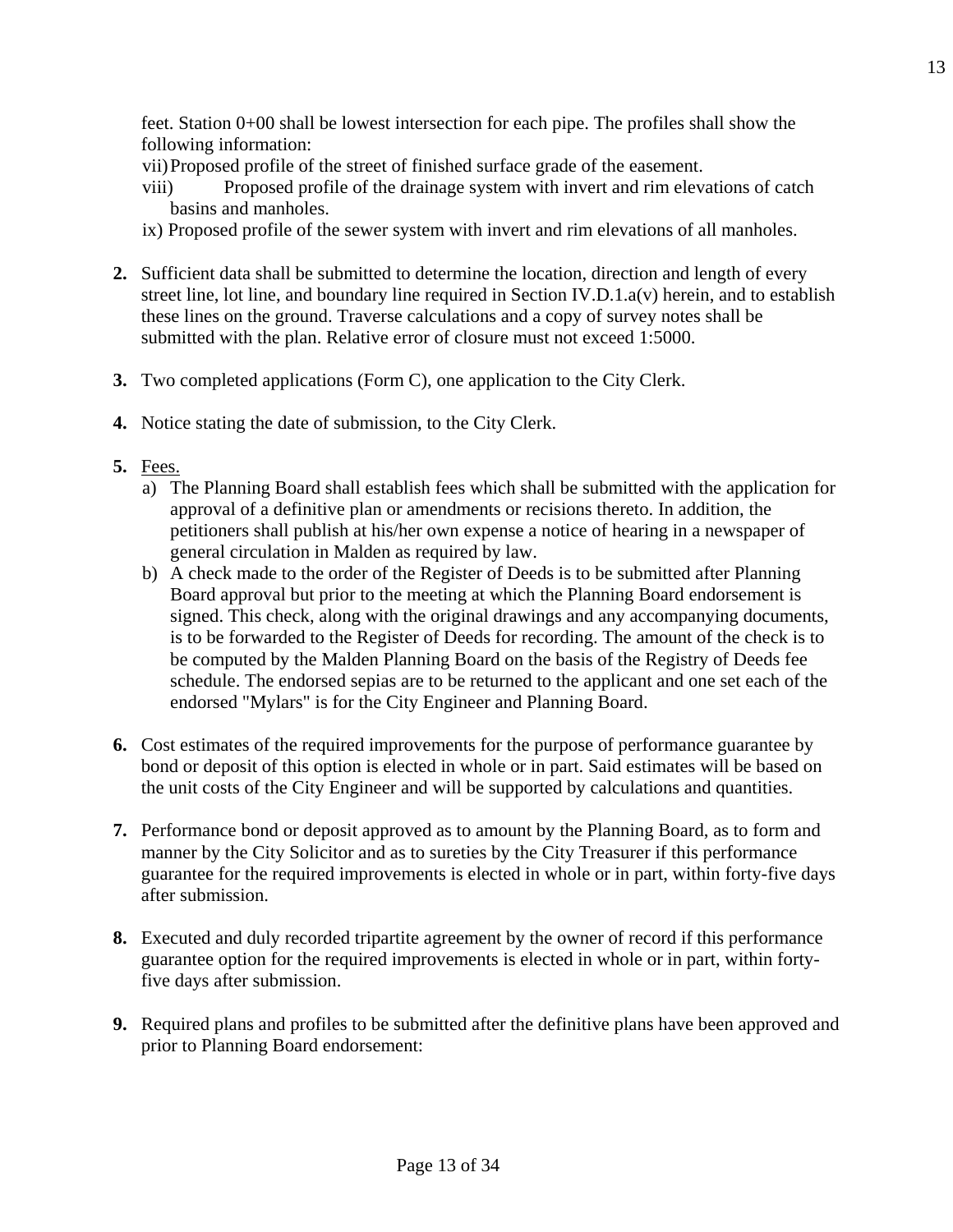- a) Original drawing in waterproof ink upon 27 inch X 40 inch sheets of tracing cloth of the record plan, topographic plan, and one (1) each of the utility and street plans shall be prepared and stamped by a registered professional engineer or registered land surveyor.
- b) Two (2) sets of "Mylar" copies of the original drawings of the record plan and topographic plan and one (1) set each of "Mylar" copies of the original drawings of the utility and street plans.
- c) One (1) set of "sepia" (helio transparencies) of the original drawings of the record plan, topographic plan, and one (1) each of the utility and street plans.
- d) An electronic version (on a computer disc/CD) of the record plan, topographic plan and utility and street plans.
- **10.** An evacuation plan indicating alternate vehicular access and escape routes be filed with appropriate Disaster Preparedness Authorities for mobile home parks and mobile home subdivisions located within the special flood hazard area.

# **E. Reduction or Release of Performance Guarantee**

- **1.** Two written statements of completion or installation in accordance with the requirements contained under Section VI herein, to the City Clerk.
- **2.** Original drawings of as-built plans of construction, certified by a registered professional engineer or registered land surveyor of all underground municipal services and street facilities as required. These shall be prepared to the same requirements as Section IV D 1.c and d. herein above. There shall be suitable space to record the following Certification and Registration Stamp:

I certify that all the stone bounds are accurately located an the ground as shown hereon and that the locations conform with the Point of Curvature, Point of Tangency, and Angle Points of the Planning Board approved endorsed plans.

\_\_\_\_\_\_\_\_\_\_\_\_\_\_\_\_\_\_\_\_\_\_\_\_\_\_\_\_\_\_\_\_\_\_\_\_\_\_\_\_\_\_\_\_\_\_\_\_\_\_ Signature and Stamp of Registered Engineer or Land Surveyor

- **3.** Cost estimates of the uncompleted required improvements for the purpose of revising the amount of the performance guarantee, as needed. This shall be prepared to the same requirements as Section IV.D.6 herein.
- **4.** Revised plans subject to covenant, as needed.
- **5.** Application for street acceptance, to the Public Works Commission.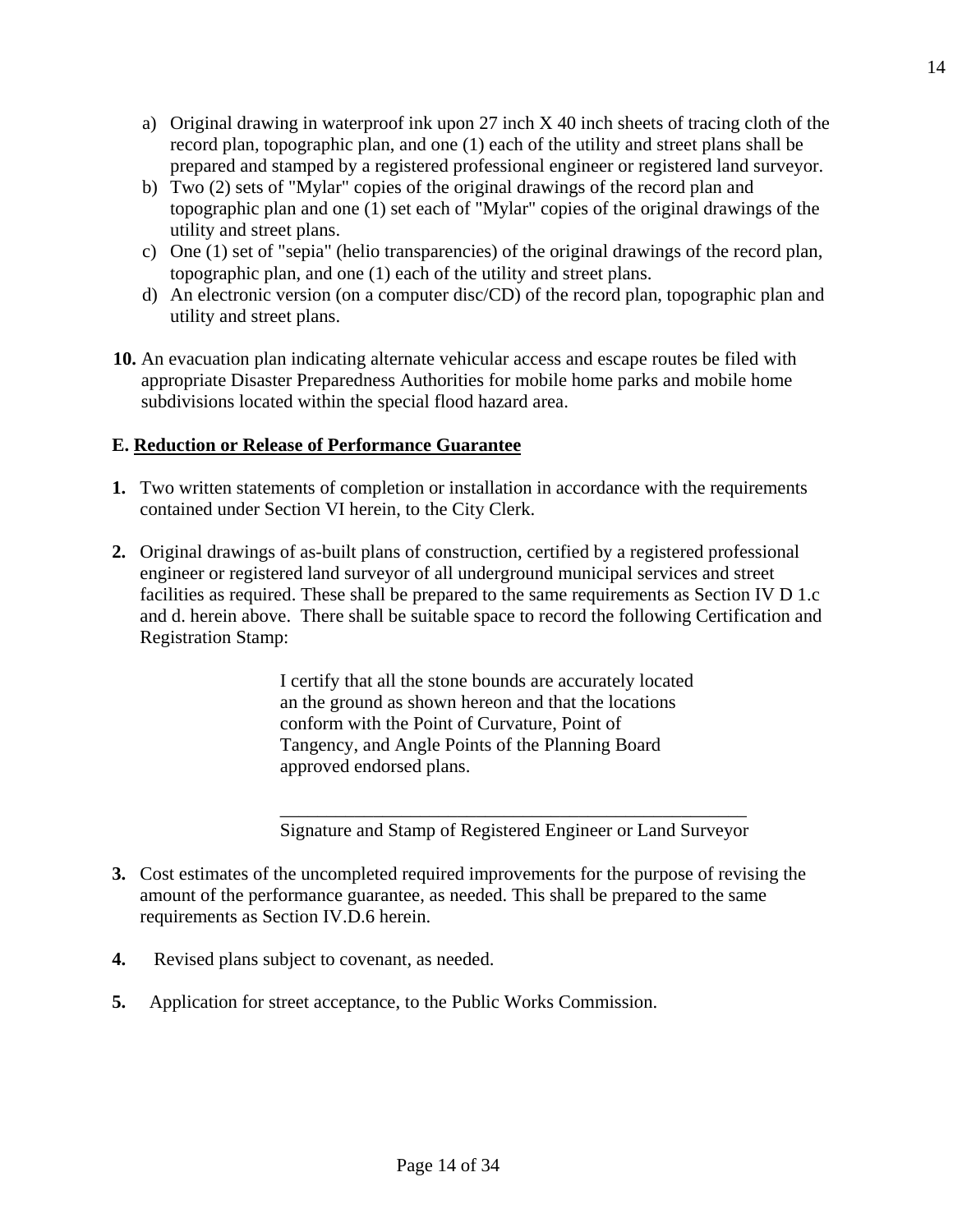# **SECTION V DESIGN STANDARDS**

#### **A. Streets**

#### **1. General**

- a) The street system of a subdivision shall be connected at least one point with a public way or an existing private way having in the opinion of the Planning Board, sufficient width, suitable grades and adequate construction for the needs of vehicular traffic.
- b) Where the subdivision submitted covers only a part of the applicant's land, a sketch of the proposed future street system of the unsubmitted part shall be furnished and the street system of the part submitted will be considered in the light of the proposals for the part not submitted.
- c) All streets in a subdivision shall be designed so that, in the opinion of the Planning Board they will provide safe vehicular travel.
- d) Due consideration shall also be given by the applicant to the attractiveness of the street layout in order to obtain the maximum livability and amenity of the subdivision.
- e) Streets shall be classified according to the Master Plan as adopted by the Planning Board as follows:

i) Class "A" Streets- streets appearing as Major Streets or serving land designated for High Density Residential, Commercial or Industrial Uses.

ii) Class "B" Streets- streets servicing land designated for Medium Density Residential Use and not a Major Street.

iii) Class "C" Streets- streets serving land tentatively designated for Low Density Residential Use due to inadequate equate water pressure or a location beyond the present limits of the sewer system but ultimately designated for Medium Density Residential after correction of these defects.

iv) Class "D" Streets- streets servicing land permanently designated for Low Density Residential Use due to the steep and rocky character of the land.

f) Street names shall be used which will duplicate or be confused with the names of other streets. Street names shall be subject to the approval of the Planning Board.

#### **2. Location and Alignment**

- a) The proposed streets shall conform, so far as practicable, to the Master Plan as adopted in whole or in part by the Planning Board.
- b) Provisions satisfactory to the Planning Board shall be made for the continuation of streets on adjoining land or their proper projection when adjoining property is not subdivided.
- c) No subdivision shall be approved including a street elevation higher than that required to provide at least forty (40) pounds water pressure per square inch or lower than eighteen
	- (18) feet above the Malden City Base, except in the following specific cases:
		- i) Where the proposed street meets an existing public way higher or lower than the above maximum or minimum elevations, such portion of the proposed street that lie within one hundred (100) feet of such higher or lower public way will be approved at a higher or lower elevation.
		- ii) Where the Planning Board in its opinion is given satisfactory assurance that the subdivision will be provided with adequate sanitary and storm drainage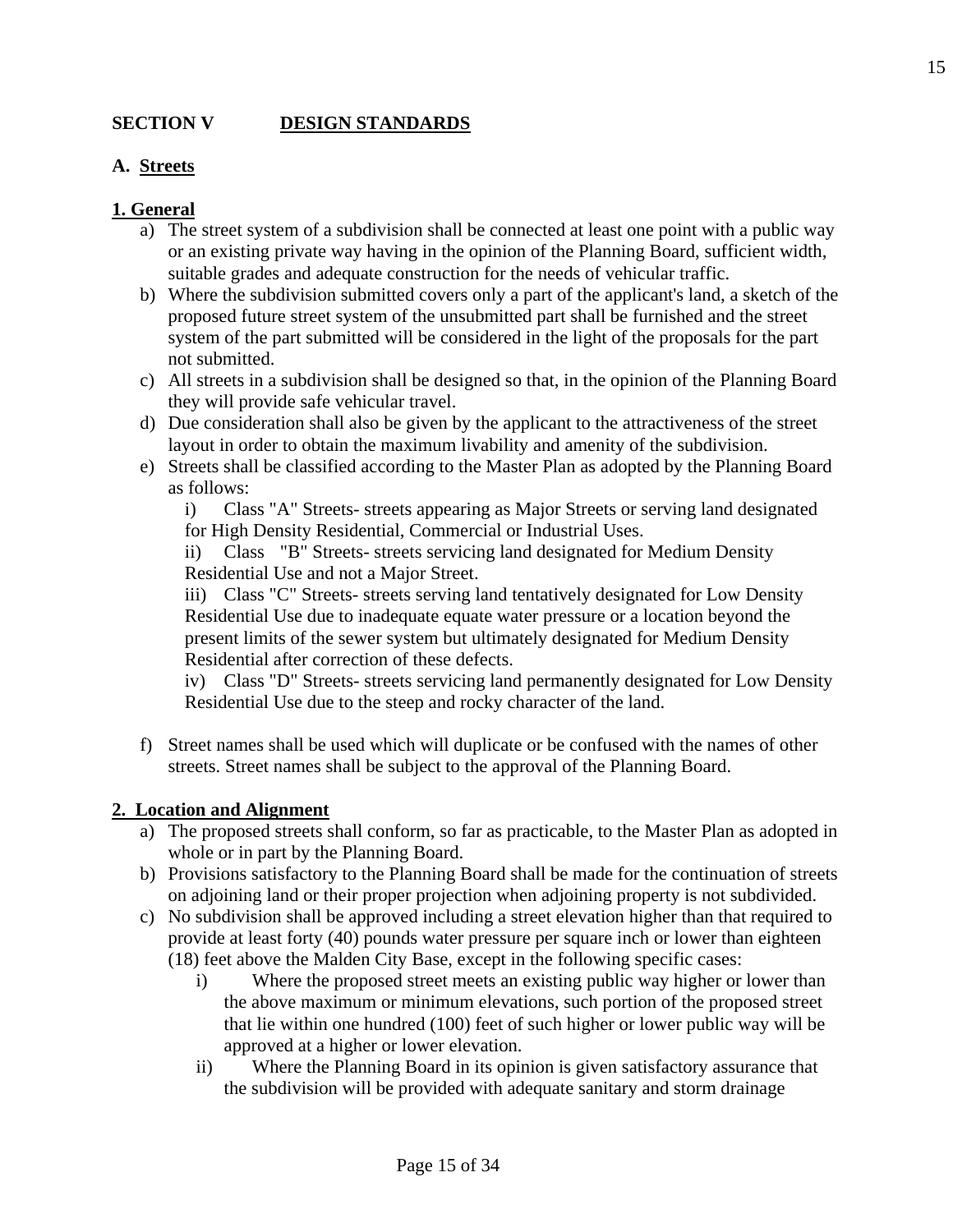service for all reasonable purposes, minimum elevation shall be sixteen (16) feet above the Malden City Base.

- iii) Where the Planning Board in its opinion is given satisfactory assurance that the subdivision will be provided with adequate water service for all reasonable purpose, there shall be no maximum elevation.
- iv) The minimum centerline radii of curved streets shall be one hundred and eight-five (185) feet. Greater radii may be required for Class "A" streets.

# **3. Width**

a) Minimum Street and Roadway widths shall be as follows:

|                  | <b>Street Width</b> | Roadway Width |
|------------------|---------------------|---------------|
| Class A          | $60$ Feet           | 40 Feet       |
| Class B, C $&$ D | 55 feet             | 35 feet       |

- b) Where the Planning Board in its opinion is given satisfactory assurance that the total vehicular parking needs of the subdivision will be satisfied off the street and on-street parking a areas are consequently unneeded, the above minimum street and roadway widths may be reduced by five (5) feet on each side where said assurance is given. In no case may the roadway width be reduced less than twenty-six (26) feet.
- c) The Planning Board reserves the right to require greater widths on major streets where due to the character of the street or present or probable use of abutting land the Board in its opinion feels additional width is necessary.

# **4. Grades**

- a) Grades shall not be less than 6/10 of one percent nor more than eight per cent.
- b) Where, because of limited areas, the Planning Board in its opinion feels that the usefulness of the subdividers land would be severely restricted, or the land in question is impossible to develop using the prescribed maximum, the maximum for Class B, C and D streets shall be ten per cent.

# **5. Intersections**

- a) Insofar as is practical, acute angles between streets at their intersection are to be avoided.
- b) Streets jogs with centerline offsets of less than one hundred and twenty-five (125) feet will not be approved.
- c) Property lines at street intersections shall be rounded to a radius of not less than ten (10) feet. The property line radius shall be increased as needed so as to retain a uniform sidewalk width while providing at least a forty (40) foot radius for the outside edge of the travel lane where a Class "A" street intersects another Class "A" street, a thirty (30) foot radius where a Class "A" street intersects a Class "B","C" or "D" street, and a twenty-five foot radius in other instances.

# **6. Dead End Streets**

a) Streets designated to have one end permanently closed will not be approved unless, in the opinion of the Planning Board, the configuration of natural or man-made features makes no other solution practical.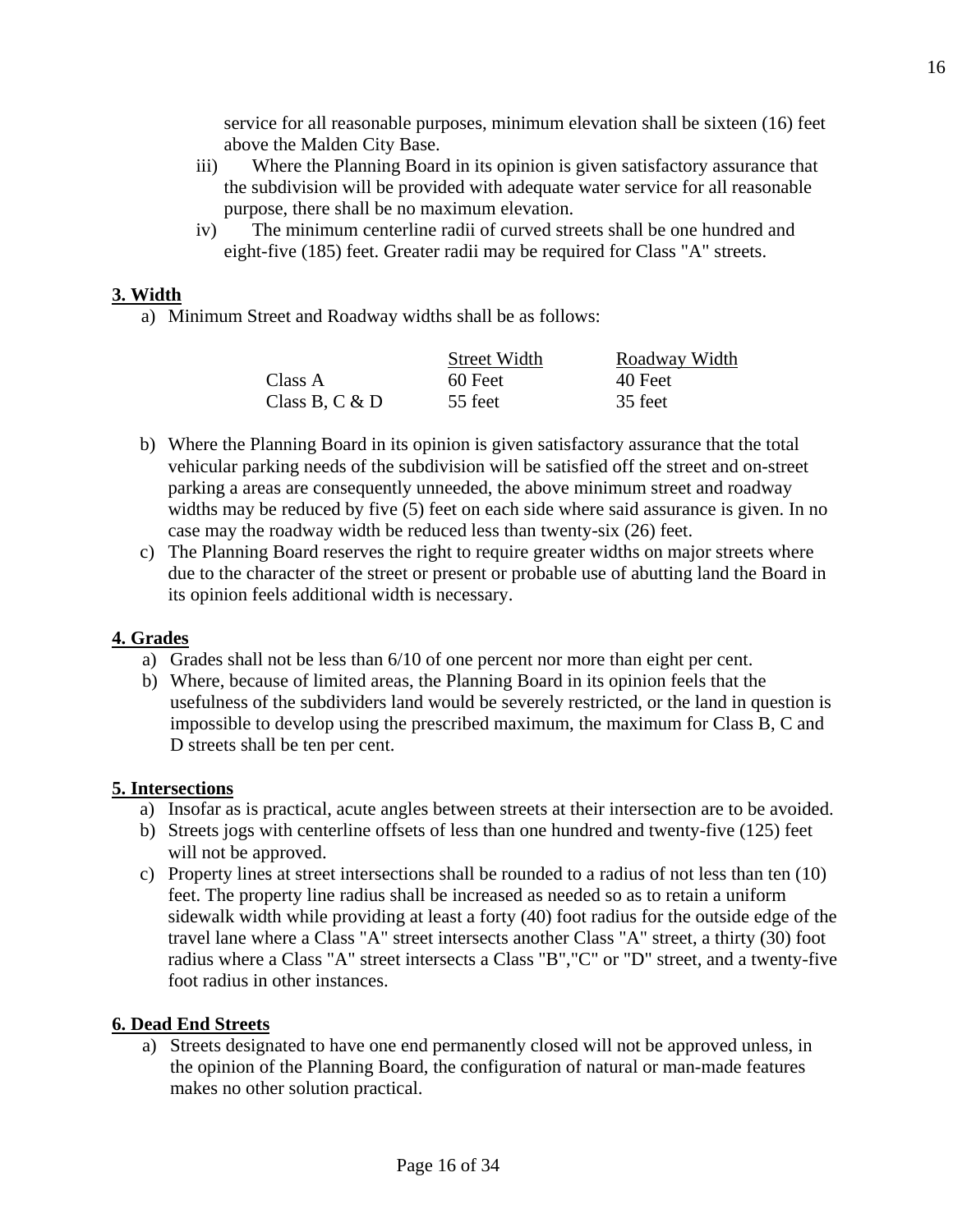- b) In these cases, or where one end is temporarily closed pending a future subdivision, the turning circle at the closed end shall have a diameter of not less than ninety (90) feet. The street line at the intersection of the turning circle and the straight portion of the street shall be rounded at a radius of not less than ten (10) feet.
- c) Dead end streets shall not be longer than five hundred (500) feet unless, in the opinion of the Board, a greater length is necessitated by topography or other local conditions.

# **B. Other Rights of Way and Limitations of Access**

- **1.** Easements for utilities across lots or centered on rear or side lot lines shall be provided where necessary and shall be at least ten (10) feet wide.
- **2.** Where a subdivision is traversed by a water course, drainage way, channel or stream, the Planning Board may require that there be provided a stormwater easement or drainage right of way of adequate width to conform substantially to the lines of such water course, drainage way, channel or stream, and to provide for construction or other necessary purposes.
- **3.** Outlets for existing, altered or new underground or surface water courses, drainage way, channels or streams are to be permanent and secured to the City by proper legal instruments.
- **4.** Where blocks exceed three hundred (300) feet in length the Planning Board may require a passageway not less than fifteen (15) feet in width at or near the middle of the block for the public use of pedestrians.
- **5.** Alleys will not be approved in areas designated for residential use in the Master Plan. The necessity tar and the dimensions of alleys to serve areas devoted to non-residential uses will be determined on their merits after discussion with the Planning Board.
- **6.** Reserve strips or other limitations of access to streets or adjoining property shall not be permitted expect where, in the opinion of the Planning Board such strips shall be in the public interest.

# **C. Lots and Blocks**

- **1.** Blocks shall not be more than one thousand (1,000) feet in length measured between the centerlines of intersecting streets, except where, in the opinion of the Planning Board, extraordinary conditions unquestionably justify a departure from this maximum.
- **2.** Not more than one building designed or available for use for dwelling purposes shall be erected or place or converted to use as such on any lot in a subdivision or elsewhere in the City without the consent of the Planning Board.
- **3.** Lots shall be of a size, shape width and frontage as required by Chapter 23 of the Revised Ordinances of the City of Malden. When there is no requirement, frontage shall be at least twenty (20) feet.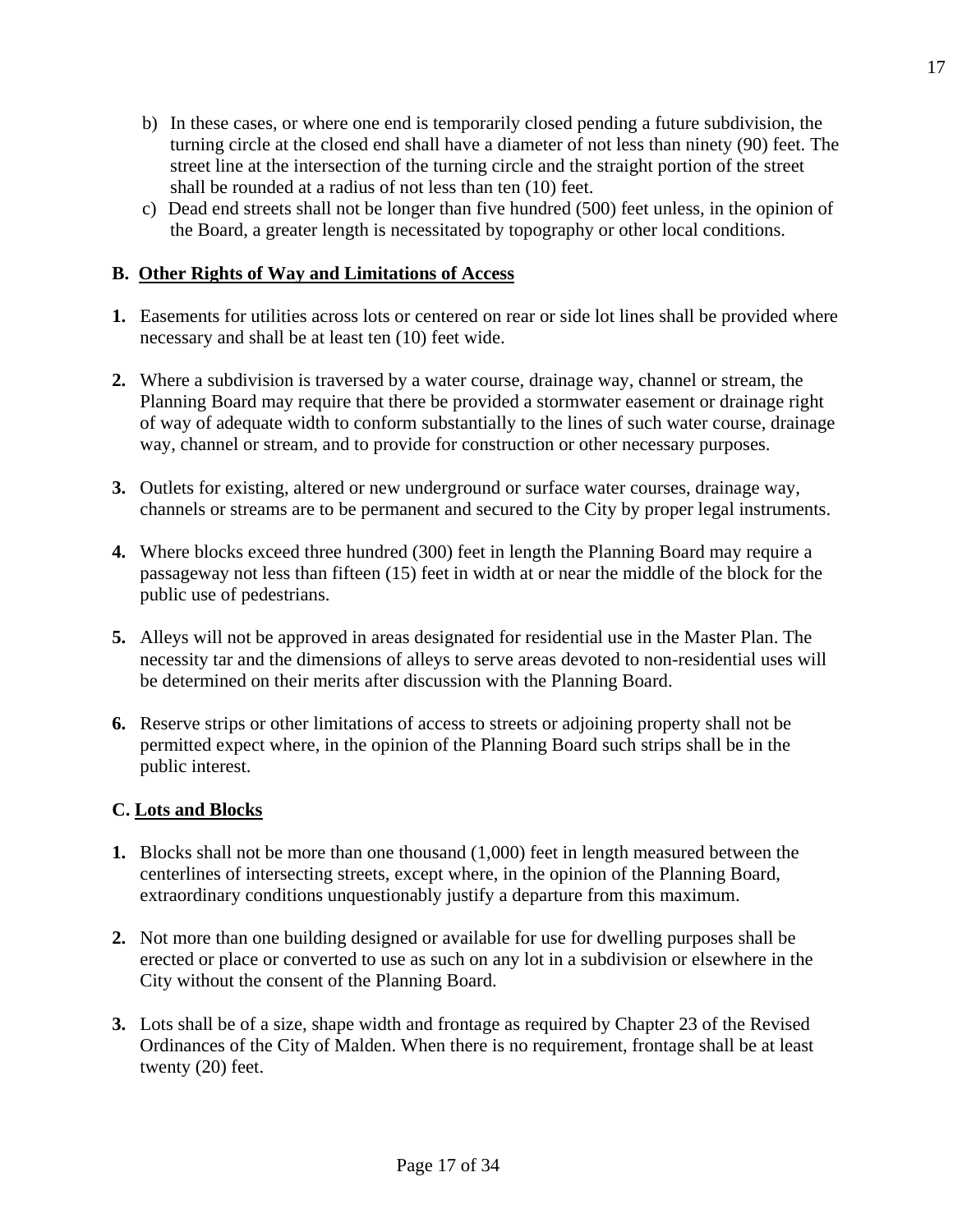- **4.** Lots with access an two parallel streets when less than 200 feet in depth are not permitted unless in the opinion of the Planning Board exceptional conditions may be such as to render this requirement undesirable.
- **5.** The side lines of all quadrangular lots, and insofar as is practicable the side lines of all other lots shall be at right angles to the street centerline.
- **6.** As a condition of approval of a definitive plan, where ways serving the subdivision are deemed inadequate due to grade, width and other characteristics which may affect the adequacy of emergency response to the subdivision, the Board may limit the number of lots upon which buildings may be erected.

# **D.\_Open Spaces and Natural Features**

- **1.** Before approval of a plan the Planning Board may also in proper cases require the plan to show a park or parks suitably located for playground or recreation purposes or for providing light and air. The park or parks shall not be unreasonable in area in relation to the land being subdivided and to the prospective uses of such land. The Planning Board may by appropriate endorsement on the plan require that no building be erected upon such park or parks without its approval for a period of three (3) years.
- **2.** Due regard shall be shown for all natural features, such as large trees, water courses, scenic points, historic spots, and similar community assets, which, if preserved, will add attractiveness and value to the subdivision.
- **3.** Any alterations to watercourses shall necessitate notification of same to abutting communities' conservation commissions and planning boards, and such alterations shall be designed so as to maintain the carrying capacity of the original waterway.

# **E. Subdivisions in the Flood Plain**

- **1.** All subdivisions shall be reviewed to determine whether such proposals will be reasonably safe from flooding. If any part of a subdivision proposal or other new development is located within the Flood Plain District established under the Zoning Ordinance, it shall be reviewed to assure that:
	- a. The proposal is designed consistent with the need to minimize flood damage.
	- b. All public utilities and facilities, such as sewer, gas, electrical and water systems shall be located and constructed to minimize or eliminate flood damage, and minimize infiltration.
	- c. Adequate drainage systems shall be provided to reduce exposure to flood hazards.
	- d. Base flood elevation (the level of the 100 year flood) data shall be provided for proposals greater than 50 lots or 5 acres, whichever is the lesser, for that portion within the Flood Plain District.
	- e. There shall be no encroachments in floodways, including fill, new development, or substantial improvements that/will result in any increase in flood levels during base flood discharge.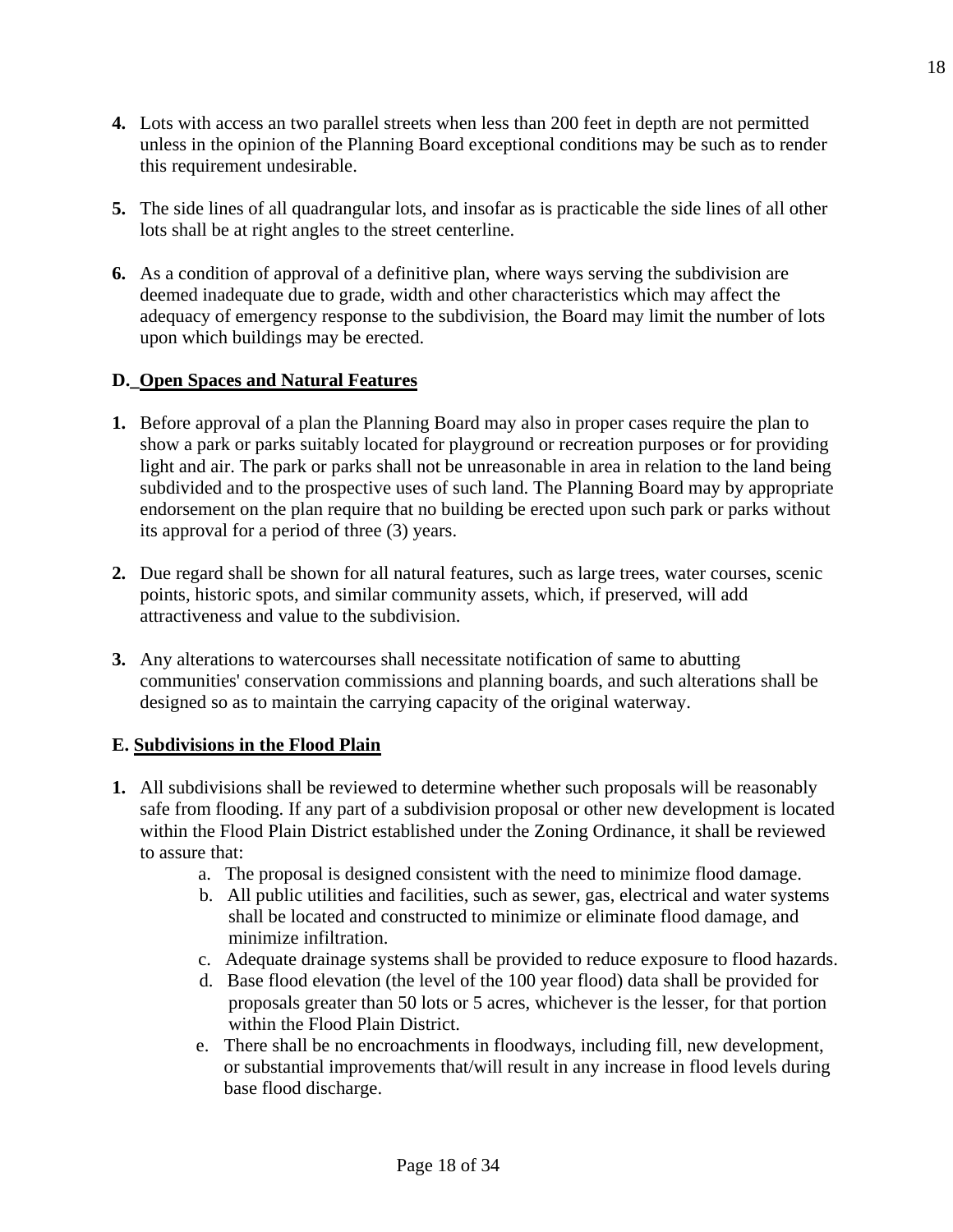# **F. Access and Parking for Sites of Historic or Community Significance.**

Appropriate access to and adequate parking for, in the opinion of the Board, must be provided to sites of historic or other community significance located within the proposed subdivision, including but not limited to parks and veteran's memorials, whether so designated by the City of Malden, a state or federal entity.

# **G. Adequacy of Access via Existing Adjacent Streets and Ways: Safety, Traffic Impact Study, Mitigation and Required Improvements.**

# **1. Safety**

In order to ensure vehicular and pedestrian safety and access, the Board will consider the adequacy of streets and ways adjacent to or providing access to a proposed subdivision. It is the Board's intent that a proposed subdivision not overly strain the capacity of existing or planned streets and ways so as to result in traffic congestion and safety problems or otherwise interfere with access.

# **2. Required Improvements**

- a. When, in the opinion of the Board, a subdivision is deemed to have a detrimental effect on existing or proposed streets, ways and intersections or where a subdivision borders on an existing but inadequately constructed street or way, the Board may require appropriate and reasonable improvements in streets and ways bordering or providing access to the subdivision to minimize congestion and to insure safe and adequate vehicular and pedestrian travel in a coordinated system of streets and ways.
- b. Improvements that the Board may require in adjacent and nearby streets and ways shall include, but shall not be limited to, grade adjustments and realignments of horizontal and vertical curves, corrections of drainage deficiencies, improvements of bridges and culverts, widening and additions of travel lanes, installation of traffic control signage and traffic signals and construction of sidewalks and bikeways.

# **3. Traffic Impact Study**

- a. A traffic impact study will be required with all definitive plan submissions.
- b. The traffic impact study shall be prepared by a person or firm who is a member of the Institute of Transportation Engineer (ITE) and has documented experience and qualifications in traffic planning and traffic engineering.
- c. The person or firm preparing the traffic study shall meet with Planning Staff prior to preparing the study. Planning Staff shall provide information as to the content of the study, and the traffic study shall examine the following, including, but not limited to:
	- i. Existing Traffic Conditions including street geometries, traffic volumes, safety, delays and levels of service for adjacent street, ways and intersections potentially affected by the proposed subdivision.
	- ii. Future Traffic Conditions including trip generation, trip distribution, volume to capacity ratios and levels of service for adjacent streets, ways and intersections affected by the proposed subdivision and for the proposed streets, ways and intersections, at the time of completion and 5 years beyond anticipated completion taking into account background growth projections.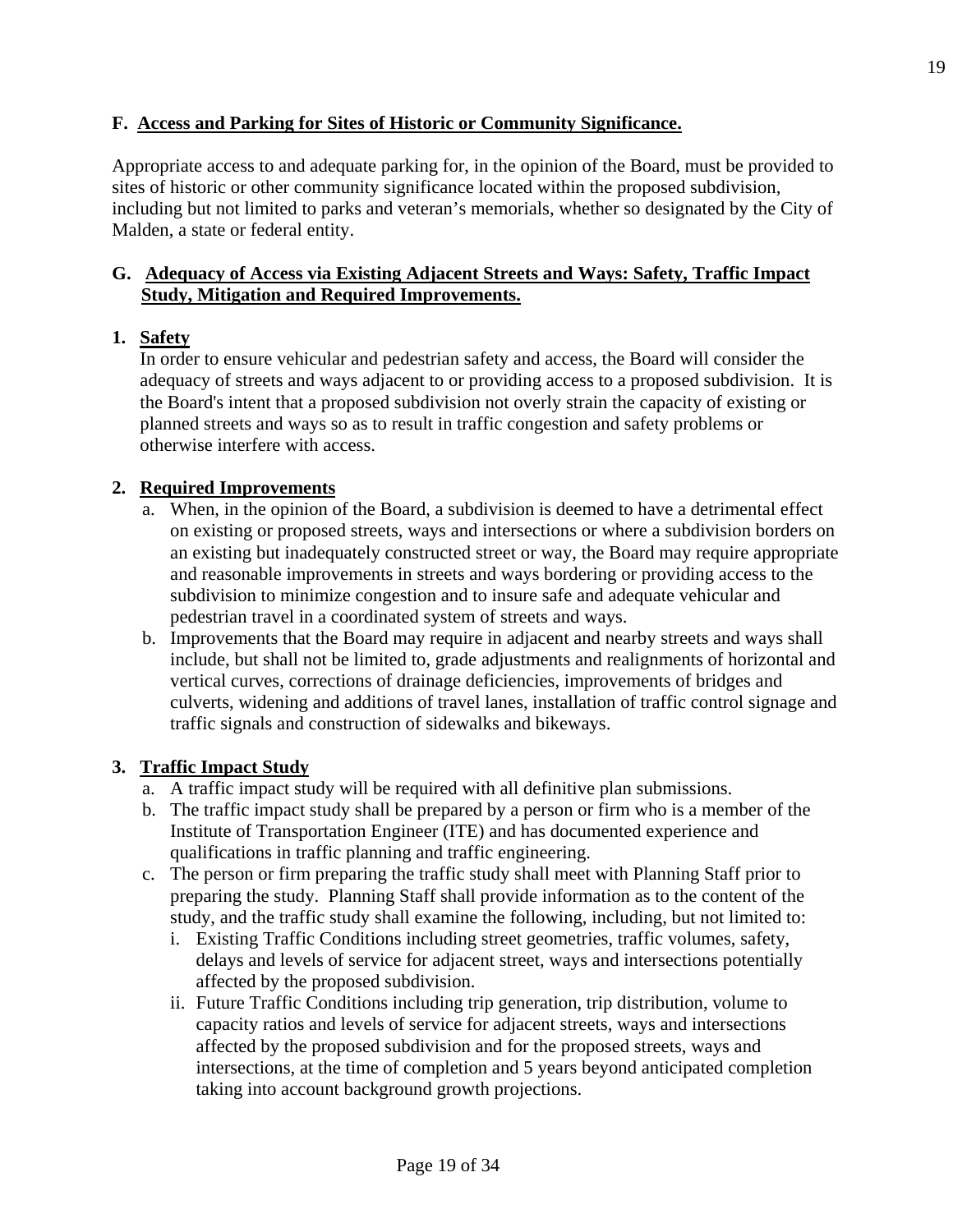- iii. Approach and departure route assignments shall be based on existing traffic patterns, minimum time paths and market studies.
- iv. Trip generation for the proposed or potential uses shall be based on ITE Trip Generation (latest edition) averages and must include weekday AM, weekday PM and weekend peak hour trips, as well as average weekday daily trips.
- v. Any anticipated reduction in trips due to special characteristics of the subdivision (i.e. mixture of uses, internal capture) must be fully explained and documented.
- vi. Sight distances for turning movements to and from the subdivision and within the subdivision must be analyzed using AASHTO standards.
- vii.The adequacy of vehicular queuing storage at the subdivision entrance shall be demonstrated.
- viii. The impact and mechanics of any proposed phasing shall be outlined.
- ix. Mitigation measures that could be taken to reduce the impacts of the proposed subdivision and their estimated costs, including demand management strategies (i.e. staggered work hours, car and van pooling, facilities for pedestrians and bicyclists) and capacity enhancements (i.e. land additions, signalization).
- x. The traffic study shall take into account any improvements that may be planned by the City of Malden or the State within the study area.
- xi. The traffic study shall take into account traffic patterns of construction vehicles that will construct the subdivision.

# **4. Employment of Outside Consultant for Peer Review.**

The Planning Board may hire and employ an outside consultant to assist the Board in conducting peer review and analysis of any traffic impact study, storm water management study and/or utility study submitted in conjunction with a petition for a special permit or application for site plan review approval, and the fees for the employment of said consultant shall be paid to the City by the petitioner or applicant at the time of submission of the study to the City, and in accordance with M.G.L. c. 44, Section 53G:

A. The fee for the employment of said consultant shall be reasonable.

B. Said fee shall be held by the City in a special account established by the City treasurer; said fee shall be expended at the direction of the Planning Board without further appropriation and only in connection with carrying out its responsibilities under the law; and any excess amount in the account attributable to a specific project, including any accrued interest, at the completion of said project shall be repaid to the applicant or to the applicant's successor in interest.

- C. Consultants shall have the following minimum qualifications:
- i. educational degree: bachelors degree in engineering
- ii. licensed and registered as a professional engineer in Massachusetts
- iii. three or more years practice in the field

iv. other qualifications set by the Planning Board as may be deemed relevant to review a particular project

D. Administrative appeal from the selection of an outside consultant shall be to the City Council; grounds for appeal shall be limited to claims that the consultant selected has a conflict of interest or does not possess the minimum, required qualifications.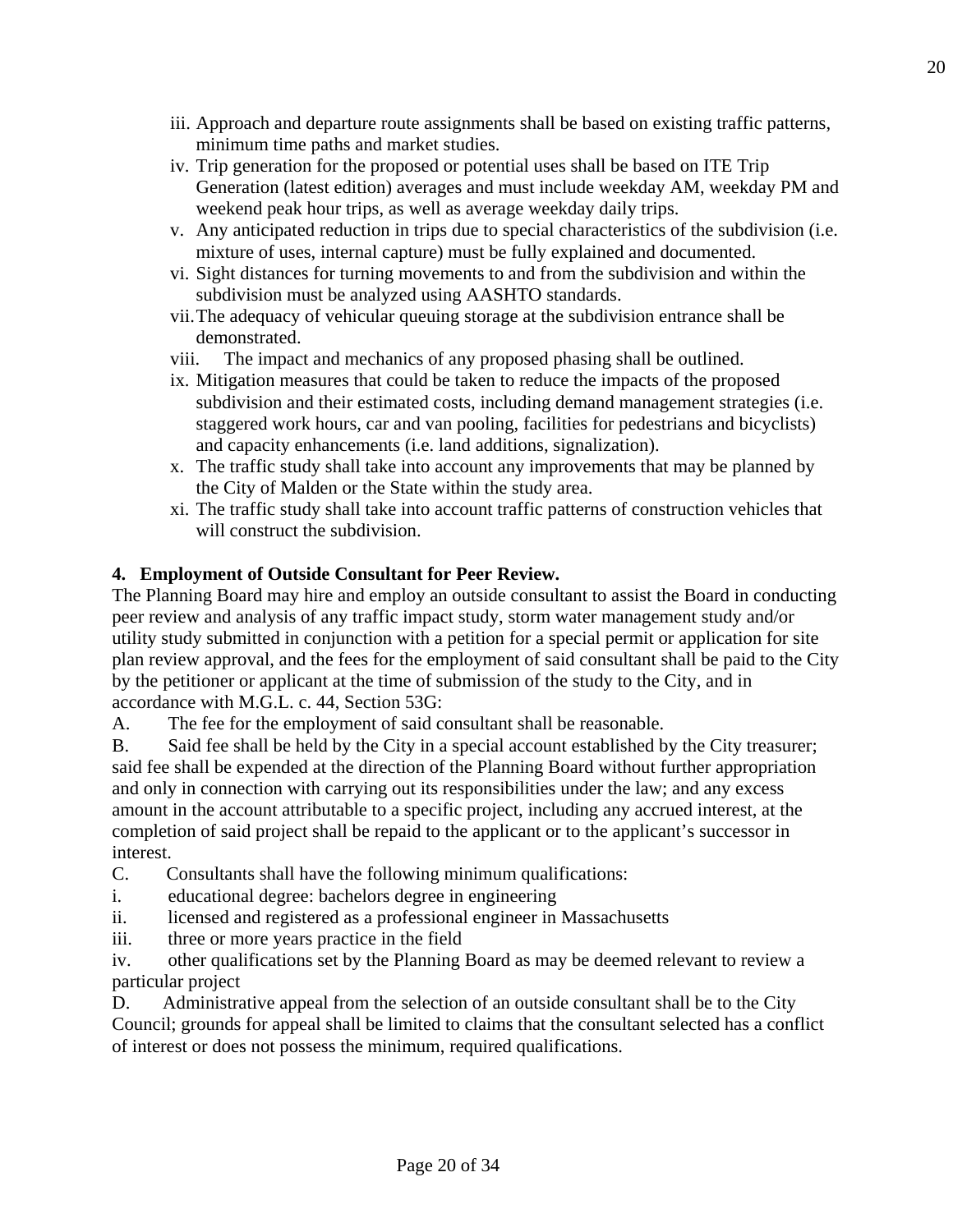# **SECTION VI REQUIRED IMPROVEMENTS FOR AN APPROVED SUBDIVISION**

# **A. General**

- **1.** All improvements hereinafter specified shall be constructed or installed by the applicant in accordance with these Rules and Regulations and in conformity with the approved definitive plan. The applicant shall also provide all necessary materials except for such material, if any, as the City agrees to furnish, which shall at all times remain the property of the City. The City will only furnish materials when the applicant is required to construct or install improvements within the subdivision which, in the opinion of the City Engineer, have a capacity substantially greater than is necessary to serve the subdivision alone, in which case he value of the materials furnished by the City will not exceed the cost of providing the extra capacity.
- **2.** The applicant shall provide all the Engineering services required for the construction and installation of all streets, drainage, water and sewerage and fire alarm systems as shown an the plans and according to the following specifications. However, the City Engineer reserves the right to inspect the work as it progresses and the applicant shall inform the City Engineer of the work schedule at all times; the beginning of new work and of the progress of work under construction.
- **3.** The applicant shall continuously provide safe and convenient access to all parts of the work for inspections by the City Engineer or by such persons as the City Engineer may designate for that purpose. No work shall be approved that has been covered before such inspections.
- **4.** All materials used and method of construction shall comply in all respects, except where otherwise specifically provided for in these specifications, with the current Massachusetts Department of Public Works Specifications for Highways and Bridges, and addenda.

# **B. Street and Utilities**

- **1.** The entire area within the exterior lines of all streets in the subdivision shall be clear of ledge under areas to be paved to a depth of 18 below proposed pavement elevation and of boulders, brush, stumps and such trees as are not to be part of the final design. Material of poor bearing capacity, including loam, should be removed from any areas that are to be filled. Loam shall be stock-piled for future use on slopes, and any excess may not be removed except in conformance with Section 6.13 of Chapter 6 of the Revised Ordinances of the City of Malden.
- **2.** Grading to depths as necessary to accommodate required gravel and paving below finished roadway and sidewalk grades is to be accomplished by excavation, or by filling in properly compacted layers of not over 6" each; and edge of cut or fill is to be left in a stable condition by suitable slopes, not steeper than 2:1 in earth, or by retaining walls if necessary. Ledge faces should not be closer than 10' from the proposed edge of roadway pavement.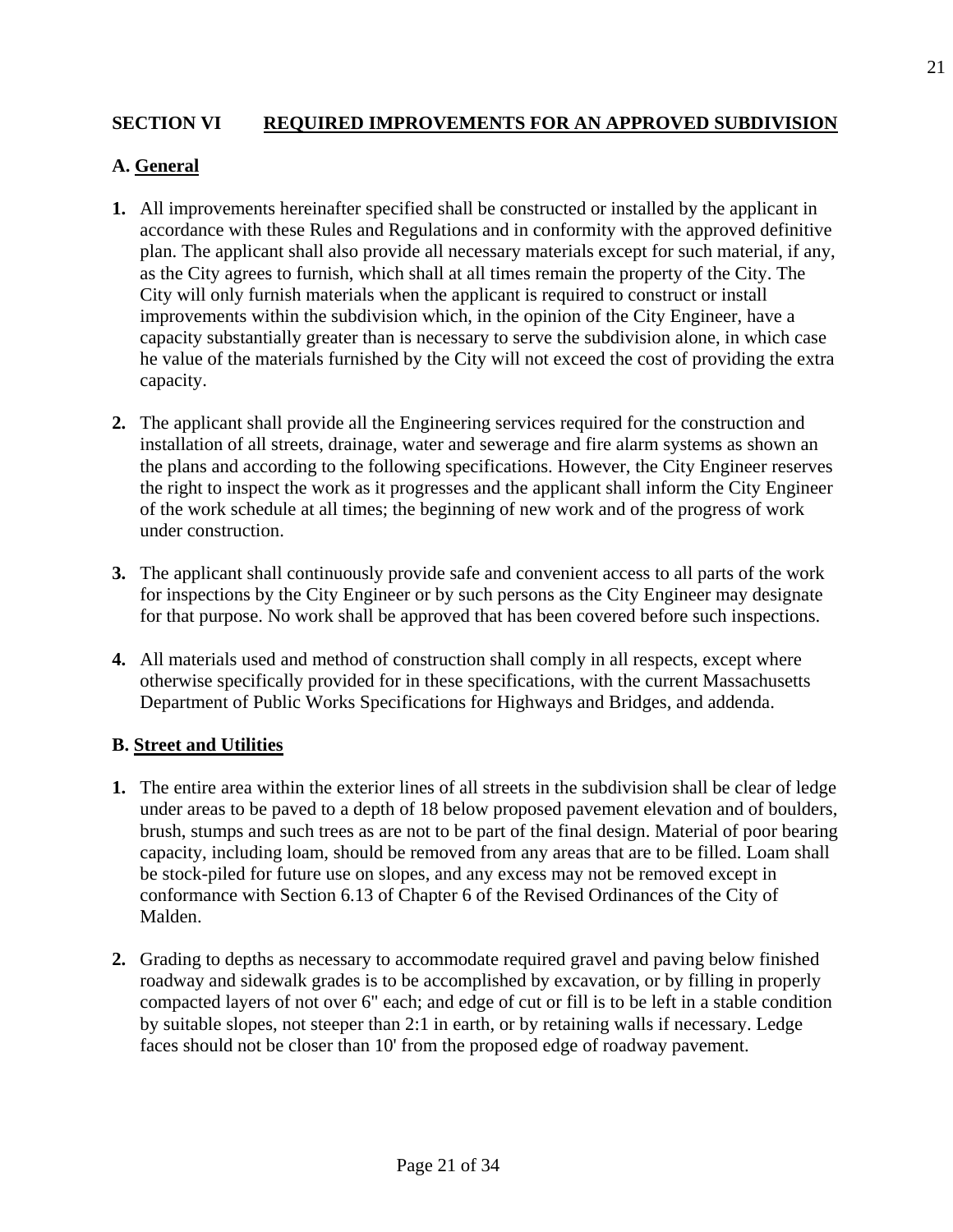- **3.** On the prepared roadway sub-base a minimum of 10" of gravel shall be laid for all streets. In areas where ledge was excavated to 18" below finished grade the extra depth is to be backfilled with gravel which may contain a system of 691 perforated pipe underdrains if considered necessary in the opinion of the City Engineer. 6" of gravel shall be placed on the prepared sidewalk and sub-base.
- **4.** Before pavements are applied all drainage, water, sewer and gas pipes and fire alarm ducts and conduits are to be laid. Any other utilities which the subdivider and/or the private utility companies elect to locate underground within the street should be constructed before any paving is laid. It is recommended that consideration be given to placing of telephone and electrical lines underground.
	- a. Underground and surface drainage facilities should be adequate to prevent surface erosion, undermining, or flooding in the opinion of the City Engineer. Pipes, culverts, catch basins, manholes and paved waterways shall be constructed to current standards of the Public Works Department. Provision is to be made for proper projection of the drainage into adjacent property.
		- i. Notwithstanding anything to the contrary contained in the aforegoing section 4.a., all stormwater management systems shall be designed in accordance with the Massachusetts DEP stormwater regulations, subject to the approval of the City Engineer.
	- b. The water system shall be of a capacity adequate in the opinion of the City Engineer and shall include fire hydrants, all necessary gates and valves, and connections to the front lot line of each lot in the subdivision, including corporations, sidewalk shut-off valves and other appurtenances. Standards of construction and quality of materials are to be equal to those currently in use by the Public Works Department. Provision is to be made for proper projection of the water system into adjacent property.
	- c. A complete sewerage system of adequate capacity in the opinion of the City Engineer, will be required wherever a reasonably accessible public sewer exists, or is proposed for construction within five years. All lines, manholes and house connections to the front lot lines shall be constructed to current standards of the Public Works Department. Provision is to be made for proper projection of the sewer system into adjacent property. The Board of Health shall determine the advisability and suitability of sewage disposal facilities for those subdivisions or parts of subdivisions that cannot feasibly be connected to a public sewer, including any temporary arrangements pending construction of adjacent public sewers.
	- d. Where streets extend more than 800 feet in a residential subdivision or 500 feet in a nonresidential subdivision from an existing fire alarm box the applicant shall be required to furnish a complete fire alarm system extension including underground cables and boxes. The construction shall conform to current standards of the Fire Department, but in no case to standards lower than those set forth in the National Bureau of Fire Underwriters Pamphlet 73.
- **5.** Roadway paving is to be Class I Bituminous Concrete Type 1-1 as specified in the current Massachusetts D.P.W. Specifications for Highways and Bridges and applied in two courses of 1 1/4" each. Paving on Class "A" streets shall be upon a 2" base course applied in one layer for a total thickness of 4 1/2".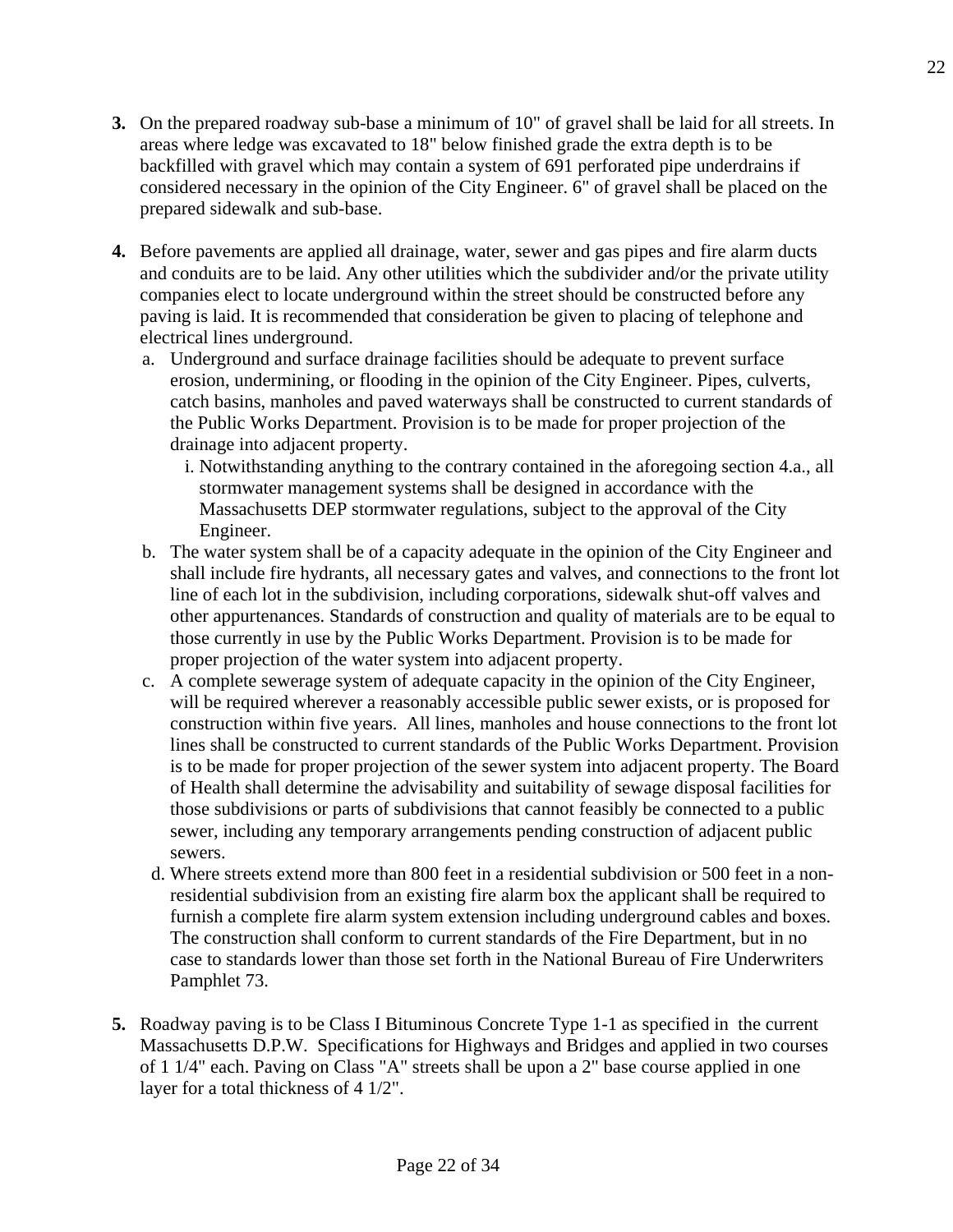- **6.** Sidewalk pavement shall be of 4" and 6" at driveways, cement concrete. Width shall be a minimum of 5' and shall generally be separated from the roadway pavement by a minimum of 5'. Two sidewalks shall be constructed on Class "A" and "B" streets, and one on Class "C" streets.
- **7.** Vertical granite curbing shall be required on all Class "A" and "B" streets. It shall have a minimum cross section of 6"X18" and shall be met in gravel true to grade with a 7" reveal. All curves with radii less than 100' shall be of granite cut to the approximate required radius. Class "C" and "D" streets shall have a similar granite curbing at all intersections, driveways, catch basins, fire hydrants and on all curves less than 100' radius.
- **8.** All graded areas within the exterior street lines that are not covered by roadway or sidewalk are to be covered by a 4" layer of loam or a substitute acceptable to the Park Department and are to be seeded for grass or planted with ground covers in kinds and amounts according to current City practices. Any surface outside of the street lines which have been disturbed by grading or other construction are to be similarly treated.
- **9.** Wherever, in the opinion of the Planning Board, sufficient existing woodland does not exist to provide an attractive setting, street trees will be required to be placed in the strip between roadway and sidewalk. Spacing of trees will generally not be greater than 50' staggered across roadway, and trees will generally be a minimum of 12' high when planted. Species, spacing, time and methods of planting shall be according to current practices of the City. Suitable maintenance shall be given such trees until they become established. Suitable protection of existing trees or other attractive natural features to be retained in the final plan shall be provided so that damage is not incurred from grading to other construction operations.
- **10.** Stone bounds shall be set on the exterior street lines at all angle points, at the beginning and end of all curves, at all intersections, and at all angle points on the perimeter of the subdivision. They shall be of granite, 6"X6"X4' minimum, set in gravel with elevation of top above finished grade to be in accordance with Public Works Department Standards. Where bounds would fall on exposed ledge, suitable brass/ plugs may be substituted.
- **11.** Where hazards adjacent to roadways exist in the form of walls, ledge faces, culverts, ditches or bodies of water, steep banks, etc. suitable guard poses, guard rails, fences or parapets shall be placed at the request of the Planning Board.
- **12.** Street name signs of a type and installation in accordance with the Public Works Department Standards shall be placed at all intersections within the subdivision and at all intersections of the private ways in the subdivision with other existing public or private ways. In addition, such signs shall carry the notation "Private Way" and also "Dead End" where applicable.
- **13.** All blasting associated with the construction of streets and drainage and the installation of municipal services shown on a definitive plan shall comply with the City of Malden Blasting Protocol.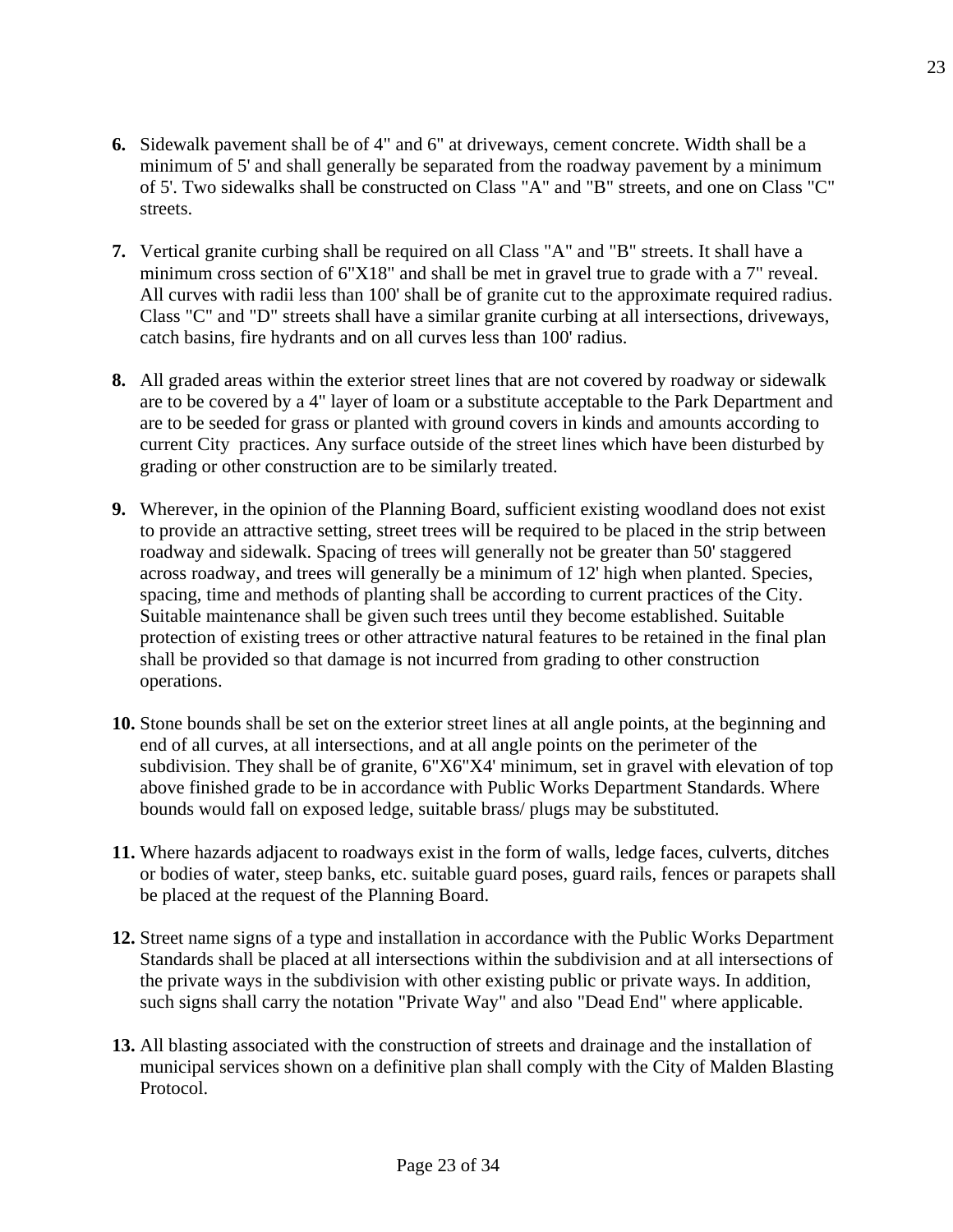- **14.** Where earth removal is associated with the construction of streets and drainage and the installation of municipal services shown on a definitive plan, the applicant shall provide the following information:
	- a) Amount of earth to be removed.
	- b) Proposed disposition of such earth.
	- c) Method of removal, including the means proposed to prevent erosion and sedimentation and to protect adjacent areas.

The Board may prescribe conditions of operation for the earth removal and such conditions will become part of the subdivision approval. All earth removal must comply with applicable City of Malden ordinances and regulations, including but not limited to the zoning ordinance and Board of Health regulations.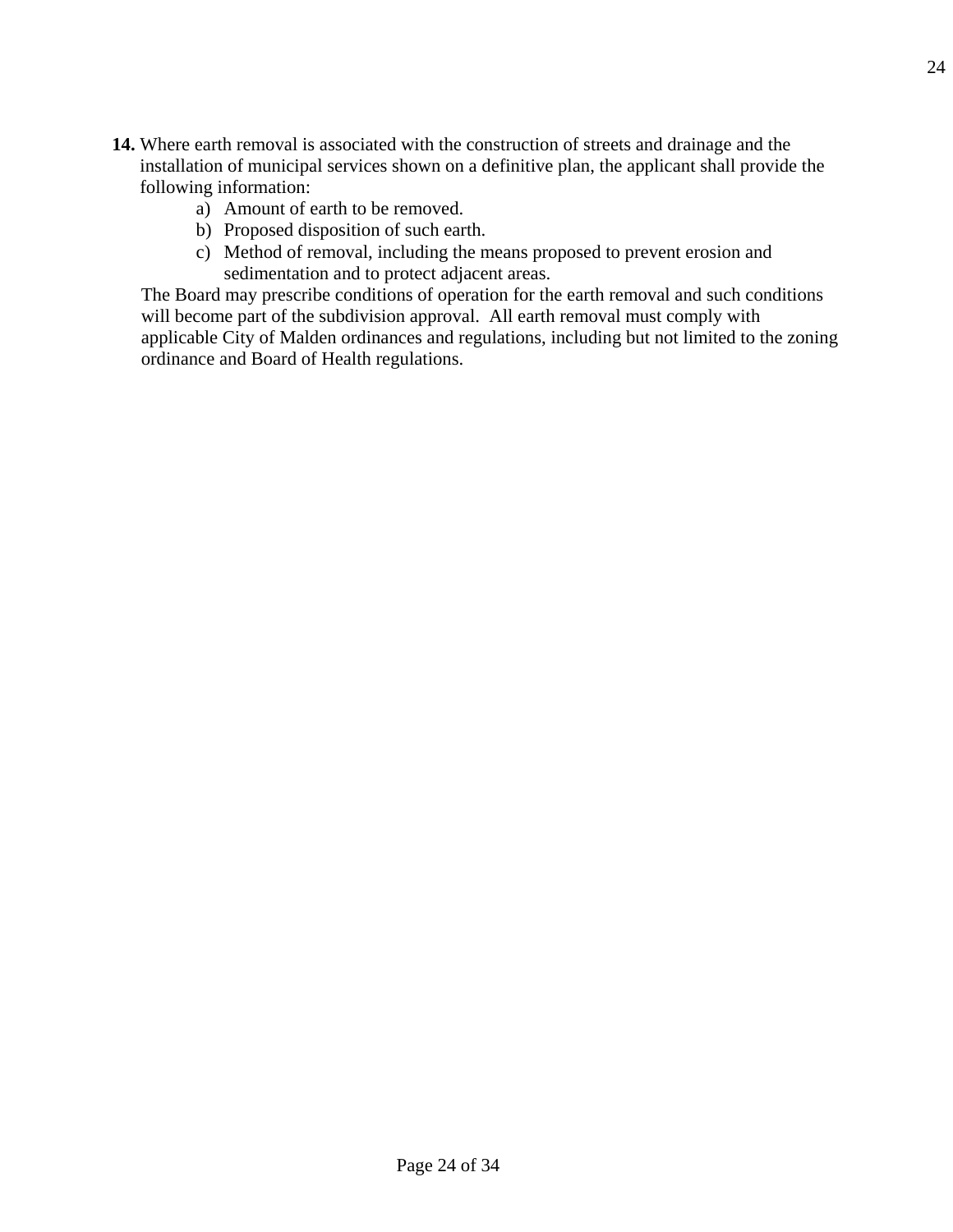#### **FORM A**

#### **APPLICATION FOR DETERMINATION OF PLANNING BOARD JURISDICTION**

Malden, Massachusetts \_\_\_\_\_\_\_\_\_\_\_\_\_\_\_, 20\_\_\_\_

To the Planning Board of the City of Malden:

The undersigned requests a determination of said Board that approval by it under the Subdivision Control Law is not required. The undersigned believes that such approval is not required for the following reasons:

- 1. The division of land shown on the accompanying plan is not a subdivision because every lot shown thereon has the amount of frontage required by the Malden Zoning Ordinance on a public way,  $namely, \_\_$
- 2. The division of land shown on the accompanying plan is not a subdivision because every lot shown has the amount of frontage required by the Malden Zoning Ordinance on a private way, namely, \_\_\_\_\_\_\_\_\_\_\_\_\_\_\_\_\_\_\_\_\_\_\_\_\_\_\_\_\_\_\_\_\_\_\_\_\_\_\_\_\_, which was approved by the Planning Board on

 $, 20$ .

3. The division of land shown on the accompanying plan is not a subdivision because buildings were standing on the land prior to September 27, 1962 and one of such buildings remains standing an each of the proposed lots shown on said plan. The location of such buildings is shown and evidence of their existence prior to said date is submitted herewith as follows:

\_\_\_\_\_\_\_\_\_\_\_\_\_\_\_\_\_\_\_\_\_\_\_\_\_\_\_\_\_\_\_\_\_\_\_\_\_\_\_\_\_\_\_\_\_\_\_\_\_\_\_\_\_\_\_\_\_\_\_\_\_\_\_\_\_\_\_\_\_\_\_\_\_\_ \_\_\_\_\_\_\_\_\_\_\_\_\_\_\_\_\_\_\_\_\_\_\_\_\_\_\_\_\_\_\_\_\_\_\_\_\_\_\_\_\_\_\_\_\_\_\_\_\_\_\_\_\_\_\_\_\_\_\_\_\_\_\_\_\_\_\_\_\_\_\_\_\_\_

4. The division of land shown on the accompanying plan is not a subdivision for the following reasons:

\_\_\_\_\_\_\_\_\_\_\_\_\_\_\_\_\_\_\_\_\_\_\_\_\_\_\_\_\_\_\_\_\_\_\_\_\_\_\_\_\_\_\_\_\_\_\_\_\_\_\_\_\_\_\_\_\_\_\_\_\_\_\_\_\_\_\_\_\_\_\_\_\_\_

\_\_\_\_\_\_\_\_\_\_\_\_\_\_\_\_\_\_\_\_\_\_\_\_\_\_\_\_\_\_\_\_\_\_\_\_\_\_\_\_\_\_\_\_\_\_\_\_\_\_\_\_\_\_\_\_\_\_\_\_\_\_\_\_\_\_\_\_\_\_\_\_\_\_

- 5. The so-called subdivision has the same validity as an approved subdivision because it is in accordance with a plan registered or confirmed by the Land Court prior to September 27, 1962. The so-called subdivision is derived from Certificate of Title #\_\_\_\_\_\_\_, registered in Middlesex South Land Registry District, Book Page and Superior Registry District, Book and Page and Superior Registry District, Book
- 6. The so-called subdivision has the same validity as an approved subdivision with respect to these lots because it is in accordance with a plan recorded in the Registry of Deeds and the lots were cold prior to September 27, 1962 and held in ownership separate from that of the remainder of the so-called subdivision. The so-called subdivision was recorded in the Middlesex South District Registry of Deeds, Book\_\_\_\_\_\_\_, Page\_\_\_\_\_\_\_, on \_\_\_\_\_\_\_\_\_\_\_\_\_\_\_\_, and the owners title to the lots is derived under deed recorded in Book Page Page 1.

Name of Applicant

\_\_\_\_\_\_\_\_\_\_\_\_\_\_\_\_\_\_\_\_\_\_\_\_\_\_\_\_

\_\_\_\_\_\_\_\_\_\_\_\_\_\_\_\_\_\_\_\_\_\_\_\_\_\_\_\_

Address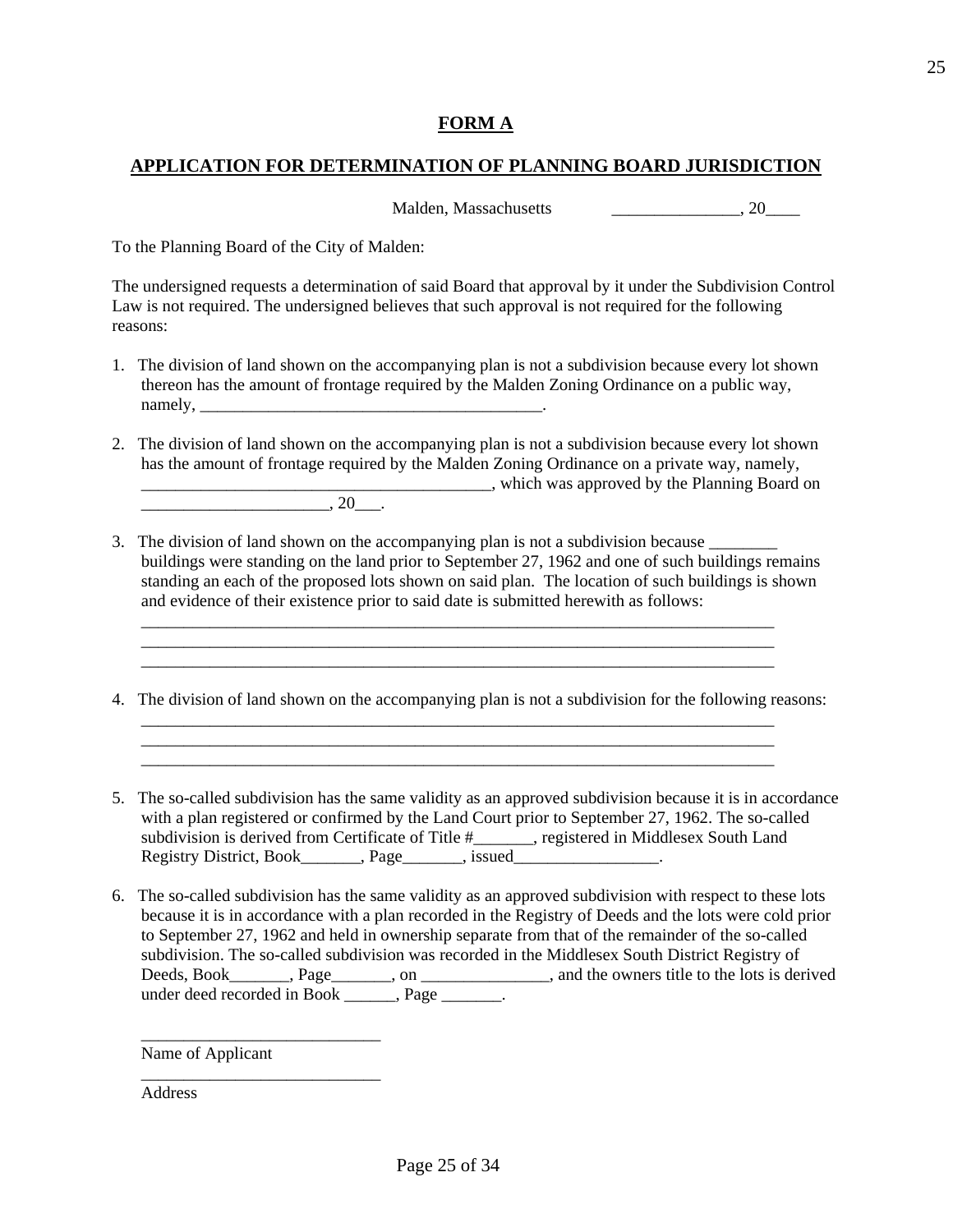# **FORM B**

# **APPLICATION FOR TENTATIVE APPROVAL OF PRELIMINARY PLAN**

Malden, Massachusetts \_\_\_\_\_\_\_\_\_\_\_\_\_\_\_\_\_\_, 20\_\_\_\_

To the Planning Board of the City of Malden:

The undersigned herewith submits the accompanying Preliminary Plan of property located in the City of Malden for tentative approval as a subdivision as allowed under the Subdivision Control Law and the Rules and Regulations Governing the Subdivision of land of the Planning Board on the City of Malden.

| 2. Name of Registered Engineer or Registered Land Surveyor:                                 |
|---------------------------------------------------------------------------------------------|
|                                                                                             |
|                                                                                             |
|                                                                                             |
| 3. Deed of property recorded in Middlesex South District Registry, Book ______, Page _____. |
| 4. Location and Description of Property:                                                    |
| ,我们也不能在这里的人,我们也不能在这里的人,我们也不能在这里的人,我们也不能在这里的人,我们也不能在这里的人,我们也不能在这里的人,我们也不能在这里的人,我们也           |
|                                                                                             |
|                                                                                             |
|                                                                                             |
|                                                                                             |

Note: If there is more than one owner, all must sign.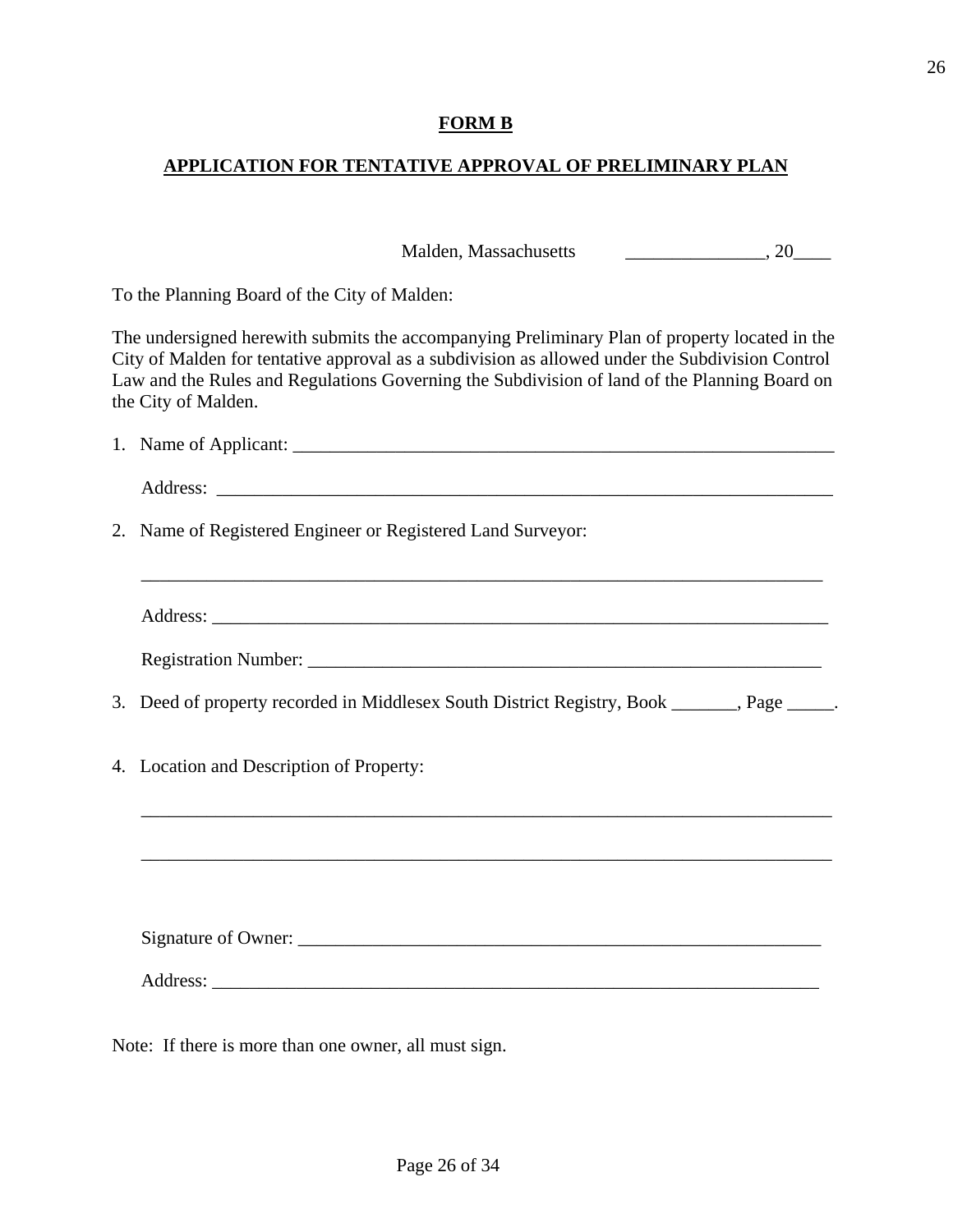# **FORM C**

# **APPLICATION FOR APPROVAL OF DEFINITIVE PLAN**

|    | Malden, Massachusetts<br>$\overline{\phantom{a}}$ , 20 $\overline{\phantom{a}}$                                                                                                                                                          |
|----|------------------------------------------------------------------------------------------------------------------------------------------------------------------------------------------------------------------------------------------|
|    | To the Planning Board of the City of Malden:                                                                                                                                                                                             |
|    |                                                                                                                                                                                                                                          |
|    | and dated as above located in the City of Malden for approval as a subdivision under the<br>Requirements of the Subdivision Control Law and the Rules and Regulations of the Malden<br>Planning Board Governing the Subdivision of Land. |
|    |                                                                                                                                                                                                                                          |
|    |                                                                                                                                                                                                                                          |
|    | 2. Name of Registered Engineer or Registered Land Surveyor:                                                                                                                                                                              |
|    |                                                                                                                                                                                                                                          |
|    |                                                                                                                                                                                                                                          |
|    | Deed of property recorded in Middlesex South District Registry, Book ____, Page _____.                                                                                                                                                   |
| 4. | The land within the proposed subdivision is subject to the following easements and<br>restrictions:                                                                                                                                      |
| 5. | There are appurtenant to the land within the proposed subdivision the following easements<br>and restrictions over the land of others:                                                                                                   |
| 6. | A preliminary plan of the proposed subdivision has/has not been submitted to the Board. The<br>20_, took the following action on this preliminary plan:<br>Board on                                                                      |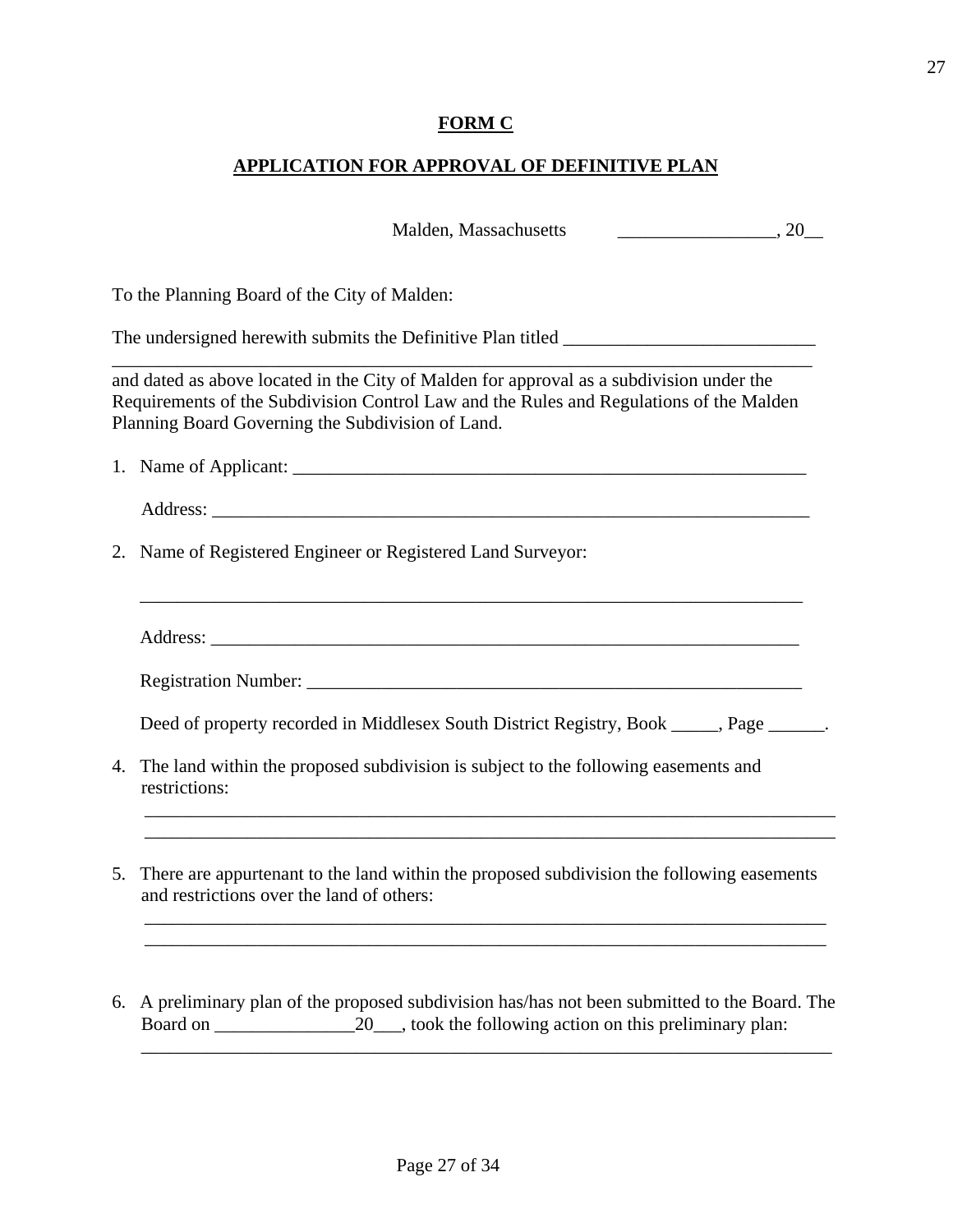The undersigned agrees, if the definitive plan is approved to:

- a. Record the subdivision in the Middlesex South District Registry, and failing to do so within 15 days, exclusive of Saturdays, Sundays and holidays, authorizes the Planning Board to record the plan at the expense of the undersigned, including any title search, travel or other incidental expenses;
- b. Construct and install all required municipal services in accordance with the Rules and Regulations, which shall without any cost become the property of the City of Malden on approval of such construction and installation by the City Engineer and release of the applicable bond or covenant by the Planning Board; together with the right to maintain, alter and repair said municipal services and do all things necessary and incident to said maintenance, alteration and repair as the Public Works Commission shall determine, and the right of access on any and all streets and easements indicated in the aforementioned plan for these purposes;
- c. Construct all streets in accordance with the Rules and Regulations and apply for acceptance of said streets and rights in easements to the Public Works Commission. It is understood and agreed that pending acceptance of the streets, the undersigned shall be solely responsible for proper maintenance of the street improvements, and for the assessment of tax levied on the abutters of said streets for their share of expense of building, maintaining and operating the same by the City of Malden.

Name of Owner:

Signature of Owner: \_\_\_\_\_\_\_\_\_\_\_\_\_\_\_\_\_\_\_\_\_\_\_\_\_\_\_\_\_\_\_\_\_\_\_\_\_\_\_\_\_

Address: \_\_\_\_\_\_\_\_\_\_\_\_\_\_\_\_\_\_\_\_\_\_\_\_\_\_\_\_\_\_\_\_\_\_\_\_\_\_\_\_\_\_\_\_\_\_\_\_\_\_

#### COMMONWEALTH OF MASSACHUSETTS

Middlesex, ss.

There personally appeared before me the above named

and acknowledged the foregoing to be his/her

free act and deed, before me.

Notary Public My commission expires:

\_\_\_\_\_\_\_\_\_\_\_\_\_\_\_\_\_\_\_\_\_\_\_\_\_\_\_\_

Note: If there is more than one owner all must sign.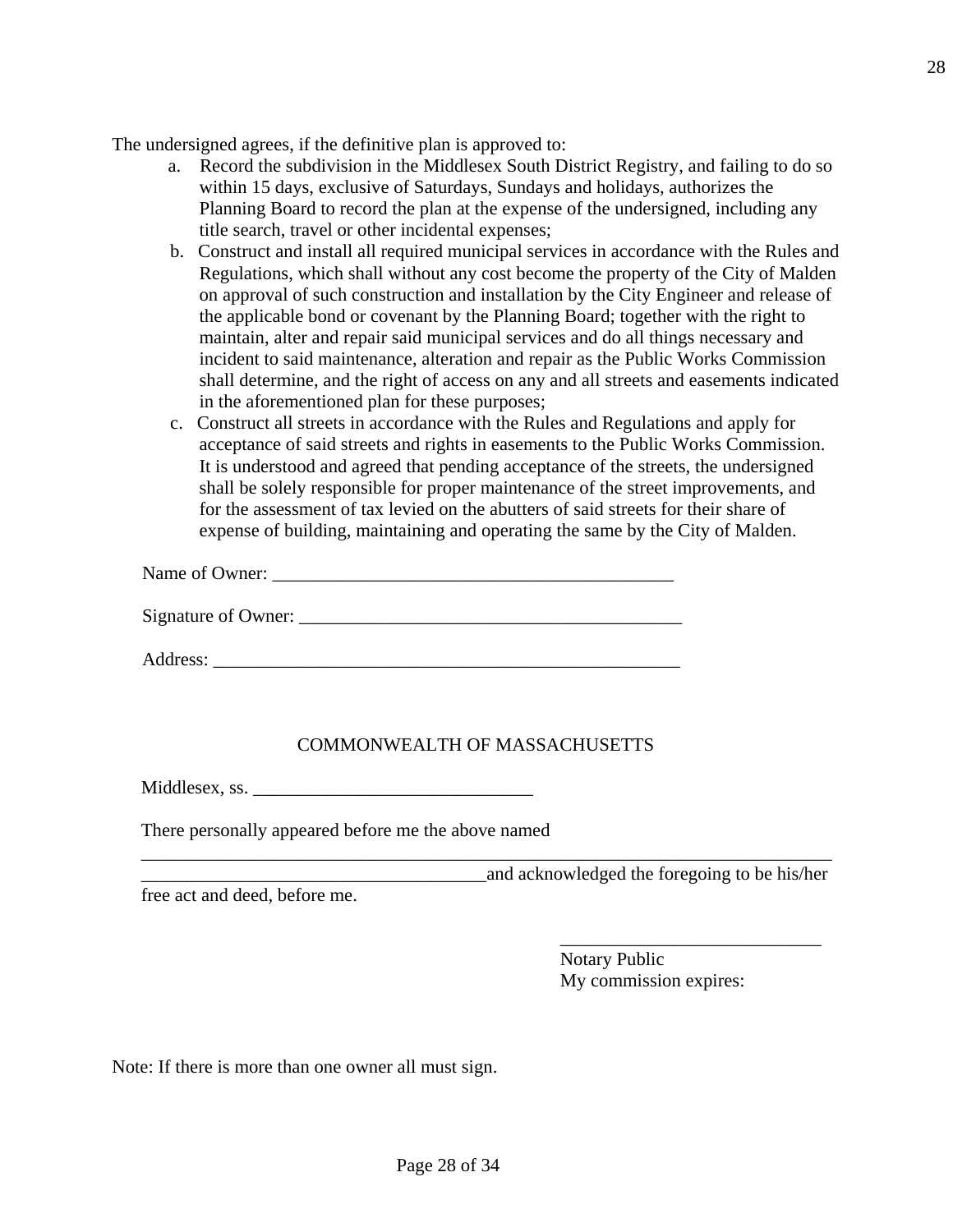#### **FORM D**

#### **COVENANT**

|                                                                                                                                                                                                                               | County, Massachusetts, hereinafter called the                                                                                                                                                                                  |
|-------------------------------------------------------------------------------------------------------------------------------------------------------------------------------------------------------------------------------|--------------------------------------------------------------------------------------------------------------------------------------------------------------------------------------------------------------------------------|
|                                                                                                                                                                                                                               | "Covenantor", having submitted to the Malden Planning Board, a definitive plan of a<br>subdivision, entitled,                                                                                                                  |
| dated and the state of the state of the state of the state of the state of the state of the state of the state of the state of the state of the state of the state of the state of the state of the state of the state of the | made by the contract of the contract of the contract of the contract of the contract of the contract of the contract of the contract of the contract of the contract of the contract of the contract of the contract of the co |

does hereby covenant and agree with said Planning Board and the successor in office of said Board, pursuant to M.G.L. (Ter. Ed.) C. 41, Sec. 810, as amended, that:

- 1. The covenantor is the owner of record of the premises shown on said plan;
- 2. This covenant shall run with the land and be binding upon the executors, administrators, heirs, assigns of the covenantor, and their successors in title to the premises shown on said plan;
- 3. The construction of ways and the installation of municipal services shall be provided to serve any lot in accordance with the applicable Rules and Regulations of said Board before such lot may be built upon or conveyed, other than by mortgage deed; provided that a mortgagee who acquires titles to the mortgaged premises by foreclosure or otherwise and any succeeding owner of the mortgaged premises or part thereof may sell any such lot, subject only to that portion of this covenant which provides that no lot so sold shall be built upon until such ways and services have been provided to serve such lot;
- 4. Nothing herein shall be deemed to prohibit a conveyance subject to this covenant by a single deed of the entire parcel of land shown on the subdivision plan or of all lots not previously released by the Planning Board without /first providing such ways and services;
- 5. This covenant shall take effect upon the approval of said plan;
- 6. Reference to this covenant shall be entered upon said plan.

The undersigned \_\_\_\_\_\_\_\_\_\_\_\_\_\_\_\_\_\_\_\_\_\_\_\_\_\_\_\_\_\_\_\_\_\_\_\_\_\_\_\_\_\_\_\_\_\_\_wife/husband, of the covenantor hereby agree that such interest as I/we, may have in said premises shall be subject to the provisions of this covenant and insofar as is necessary release all rights of tenancy by the courtesy, dower, homestead and other interest herein.

EXECUTED as a sealed instrument this \_\_\_\_\_\_\_ day of \_\_\_\_\_\_\_\_\_\_\_\_\_\_\_\_\_ 20\_\_\_.

| Name of Owner: |  |
|----------------|--|
|                |  |

Signature of Owner: \_\_\_\_\_\_\_\_\_\_\_\_\_\_\_\_\_\_\_\_\_\_\_\_\_\_\_\_\_\_\_\_\_\_\_\_\_\_\_\_\_

Address:

Note: If there is more than one owner all must sign.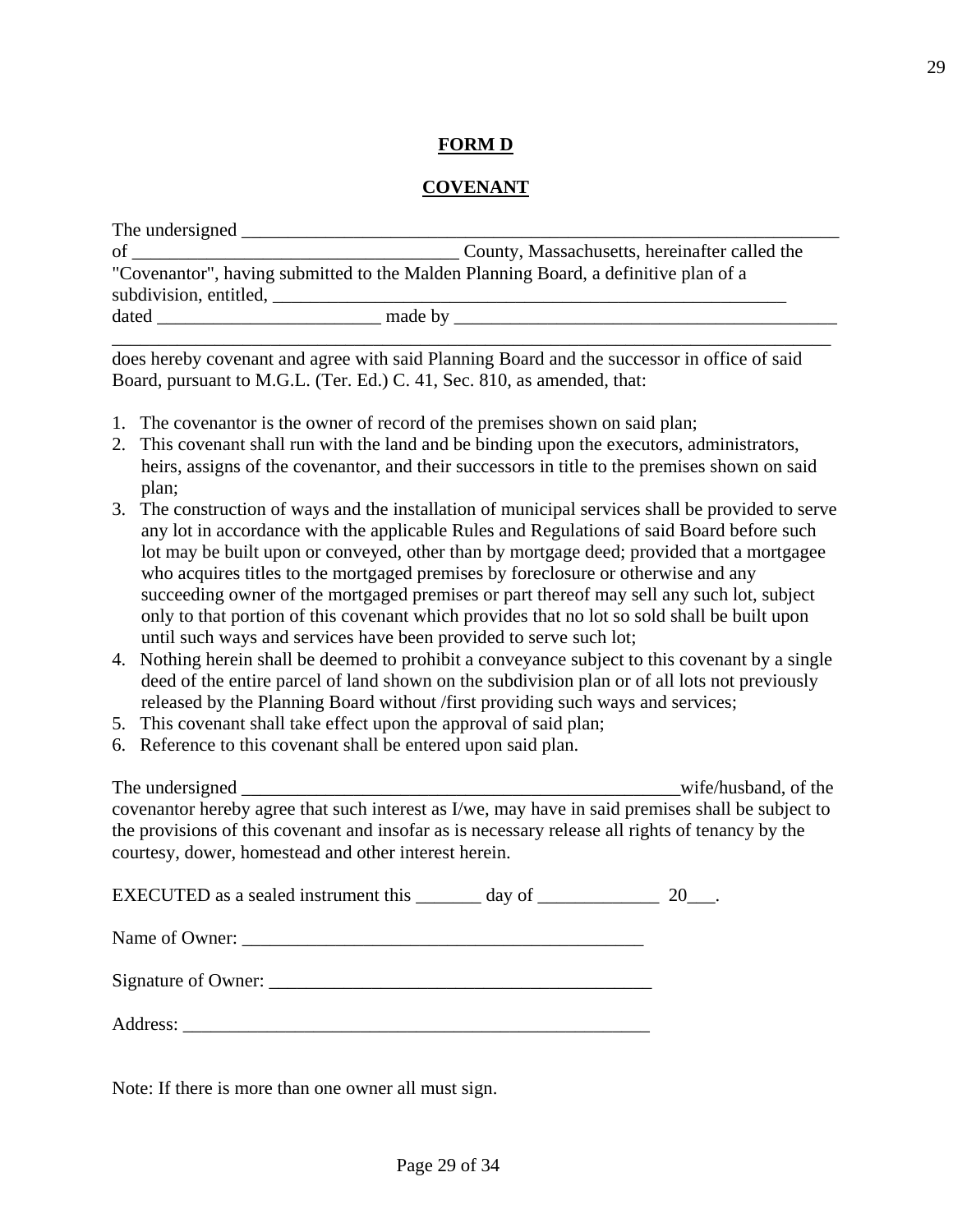# COMMONWEALTH OF MASSACHUSETTS

Middlesex, ss. \_\_\_\_\_\_\_\_\_\_\_\_\_\_\_\_\_\_\_\_\_\_\_\_\_\_\_\_\_\_

There personally appeared before me the above-named \_\_\_\_\_\_\_\_\_\_\_\_\_\_\_\_\_\_\_\_\_\_\_\_\_\_\_\_\_

\_\_\_\_\_\_\_\_\_\_\_\_\_\_\_\_\_\_\_\_\_\_\_\_\_\_\_\_\_\_\_\_\_\_\_\_\_\_\_\_\_\_\_\_\_ and acknowledged the foregoing to

be his/her free act and deed, before me.

 $\overline{\phantom{a}}$  , and the set of the set of the set of the set of the set of the set of the set of the set of the set of the set of the set of the set of the set of the set of the set of the set of the set of the set of the s Notary Public My commission expires: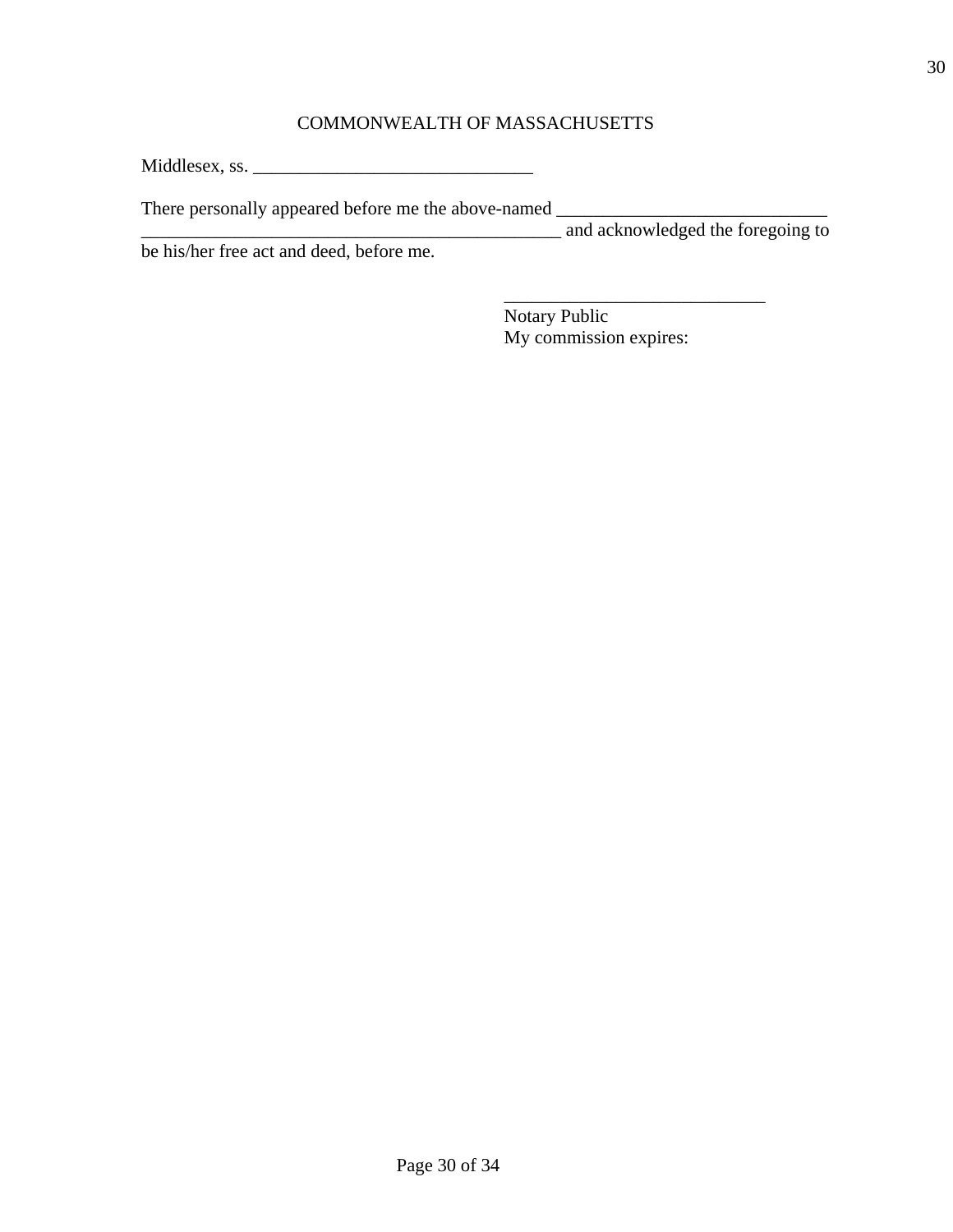# **FORM D-1**

#### **\_\_\_\_\_\_\_\_\_\_\_\_\_\_\_\_\_\_\_\_\_\_\_\_\_\_\_\_\_\_ (Subdivision Name)**

# **PERFORMANCE BOND AGREEMENT**

THIS AGREEMENT made this day of the same control of the set of the set of the set of the set of the set of the set of the set of the set of the set of the set of the set of the set of the set of the set of the set of the s \_\_\_\_\_\_\_\_\_\_\_\_\_\_\_\_\_\_\_\_\_, Malden, in the County of Middlesex and Commonwealth of Massachusetts by and between party of the first part, hereinafter called the DEVELOPER, and the CITY OF MALDEN, a municipal corporation within said County of Middlesex acting through its Planning Board, party of the second part, hereinafter called the CITY.

#### WITNESSETH:

WHEREAS the Developer has petitioned the City for approval of a plan and profile of a subdivision entitled: (Title, Engineer's Name, and date of the Plan and Profile) which plan and profile has been submitted to the Malden Planning Board and is on file in the offices of said Board.

NOW THEREFORE, in consideration of the approval of said plan and profile by the Planning Board of said City, the Developer agrees with the City to complete all items as set forth in the Malden Planning Board "Subdivision Regulations" and in accordance with the Approved Subdivision Plans and more particular as follows:

- 1. Set all stone bounds.
- 2. Submission of certified record "as built" plans of completed construction as prerequisite for Bond release.
- 3. The Bond is not to be discharged until written notice is received by the Planning Board from the City Engineer stating that the required work and materials have been installed in accordance with the "Subdivision Regulations."
- 4. The Developer is to deliver to the Planning Board of said City a performance bond in the amount of \$ , which shall insure to the said City the faithful performance by the Developer, of the within covenants, promises, and agreements, and to properly complete the construction in the Subdivision prior to \_\_\_\_\_\_\_\_\_\_\_\_\_\_\_\_\_(Date).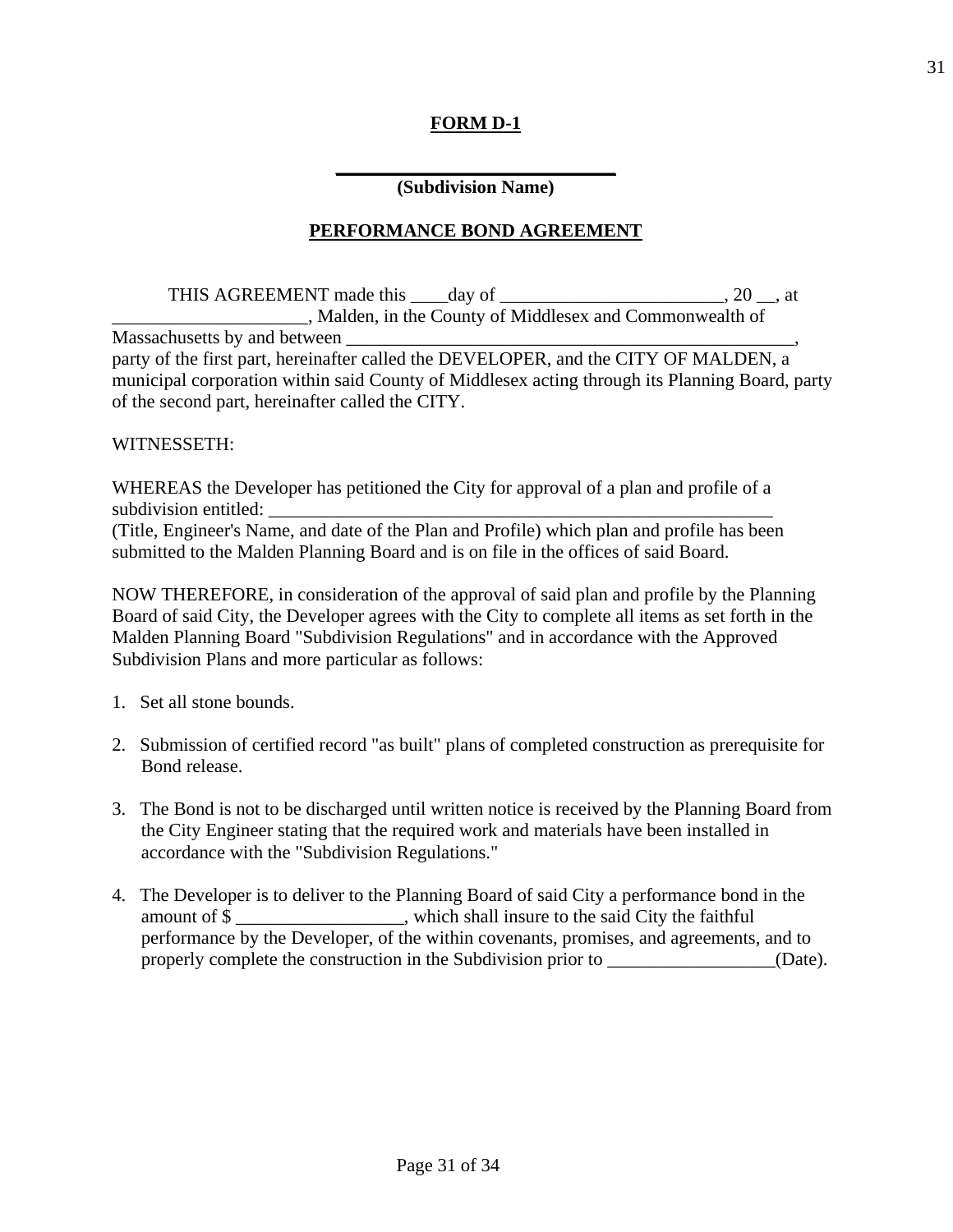(List other applicable work items here.)

IN WITNESS WHEREOF, the said Developer has caused his Seal to be affixed hereto and these presents to be signed the day and year first above written.

#### DEVELOPER

\_\_\_\_\_\_\_\_\_\_\_\_\_\_\_\_\_\_\_\_\_\_\_\_\_\_\_

KNOW ALL MEN BY THOSE PRESENT that the Planning Board of the City of Malden does hereby acknowledge the receipt of \_\_\_\_\_\_\_\_\_\_\_\_\_\_\_\_\_\_\_\_\_\_\_\_\_\_\_\_\_\_\_\_\_\_\_\_\_\_\_\_\_\_\_\_\_\_\_\_\_

\_\_\_\_\_\_\_\_\_\_\_\_\_\_\_\_\_\_\_\_\_\_\_\_\_\_\_\_\_\_\_\_\_\_\_\_\_\_\_\_\_\_\_\_\_\_\_\_\_\_\_\_\_\_\_\_\_\_\_\_\_\_\_\_\_\_\_\_\_\_\_\_\_\_\_\_\_

(List Sureties)

It is agreed that the above instrument shall also be construed as an assignment of the above listed sureties for the faithful performance of the work to be performed in \_\_\_\_\_\_\_\_\_\_\_\_\_\_\_\_\_\_\_\_\_\_\_\_\_\_\_\_\_\_\_\_\_\_(Subdivision Name).

It is further agreed that if the surety is other cash of a "performance bond" the Developer shall:

1. Procure a letter of escrow from the \_\_\_\_\_\_\_\_\_\_\_\_\_\_\_\_\_\_\_\_\_\_\_\_\_\_\_\_\_(Name of Bank) that the deposit is to be held for the performance by the Developer.

 $\overline{\phantom{a}}$  ,  $\overline{\phantom{a}}$  ,  $\overline{\phantom{a}}$  ,  $\overline{\phantom{a}}$  ,  $\overline{\phantom{a}}$  ,  $\overline{\phantom{a}}$  ,  $\overline{\phantom{a}}$  ,  $\overline{\phantom{a}}$  ,  $\overline{\phantom{a}}$  ,  $\overline{\phantom{a}}$  ,  $\overline{\phantom{a}}$  ,  $\overline{\phantom{a}}$  ,  $\overline{\phantom{a}}$  ,  $\overline{\phantom{a}}$  ,  $\overline{\phantom{a}}$  ,  $\overline{\phantom{a}}$ 

 $\overline{\phantom{a}}$  , and the contract of the contract of the contract of the contract of the contract of the contract of the contract of the contract of the contract of the contract of the contract of the contract of the contrac

- 2. Compensate the City by the money held in escrow in the event of any breach of the Agreement.
- 3. Agree that the, money held in escrow is in lieu of a performance bond.

Malden City Solicitor, Law Department Date

Chairman, Malden Planning Board Date

Developer Date

SEAL

 $\overline{\phantom{a}}$  ,  $\overline{\phantom{a}}$  ,  $\overline{\phantom{a}}$  ,  $\overline{\phantom{a}}$  ,  $\overline{\phantom{a}}$  ,  $\overline{\phantom{a}}$  ,  $\overline{\phantom{a}}$  ,  $\overline{\phantom{a}}$  ,  $\overline{\phantom{a}}$  ,  $\overline{\phantom{a}}$  ,  $\overline{\phantom{a}}$  ,  $\overline{\phantom{a}}$  ,  $\overline{\phantom{a}}$  ,  $\overline{\phantom{a}}$  ,  $\overline{\phantom{a}}$  ,  $\overline{\phantom{a}}$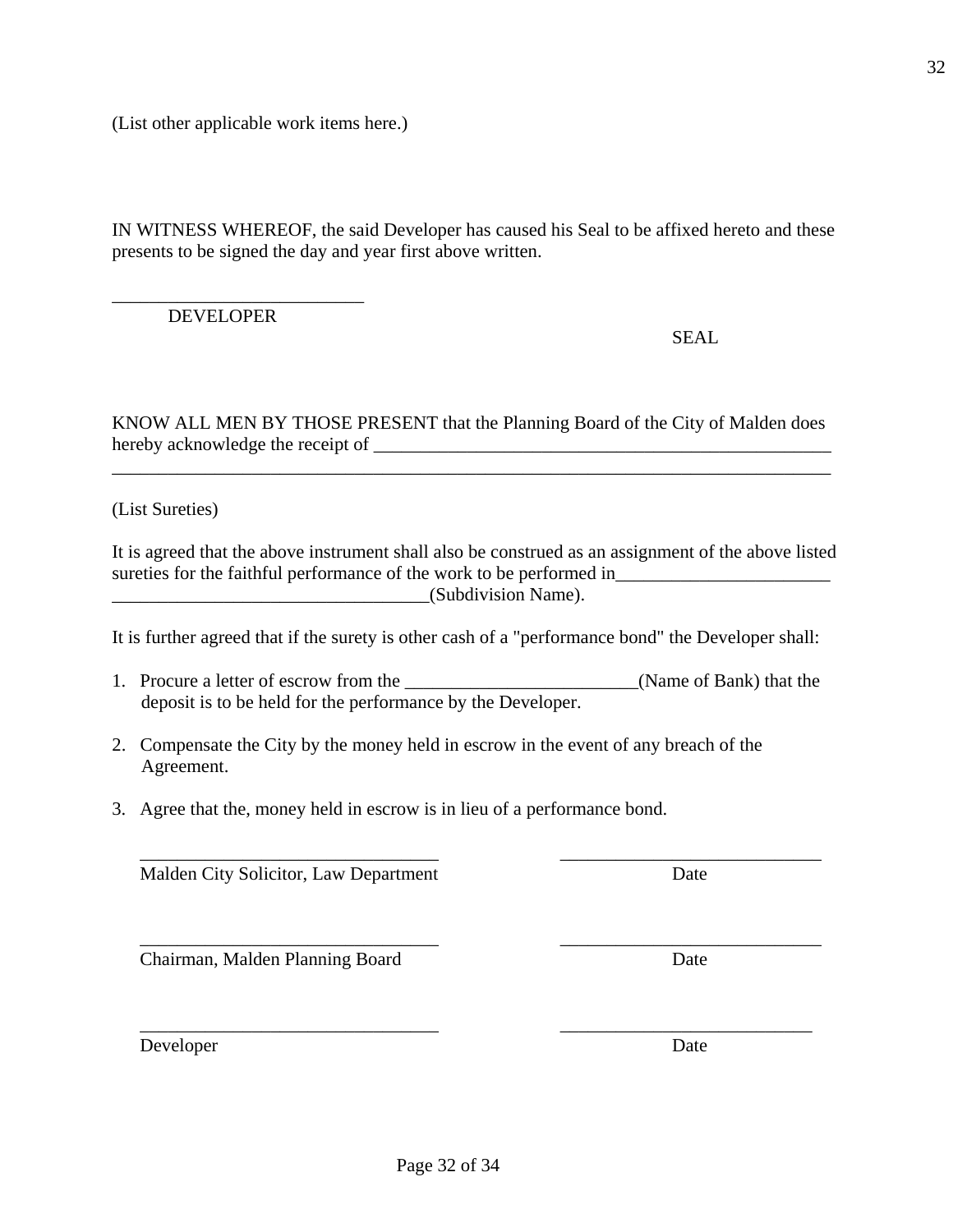#### **FORM E**

#### **CERTIFICATE OF PERFORMANCE (Covenant Approval Release)**

Malden, Massachusetts \_\_\_\_\_\_\_\_\_\_\_\_\_\_\_\_\_\_\_\_\_\_, 20\_\_\_\_

The undersigned, being a majority of the Planning Board of the City of Malden, Massachusetts, hereby certify that the requirements for work on the ground called for by the Covenant dated \_\_\_\_\_\_\_\_\_\_\_\_\_\_, 20\_\_, and recorded in Middlesex South District Deeds, Book \_\_\_\_\_\_, Page \_\_\_\_\_, (or registered in Middlesex South Land Registry District as Document No. \_\_\_\_\_\_\_and noted on Certificate of Title No. \_\_\_\_\_\_\_\_\_in Registration Book \_\_\_\_\_\_\_\_, Page \_\_\_\_\_) have completed to the satisfaction of the Planning Board as to the following enumerated lots shown of Plan entitled recorded with said Deeds, Plan Book \_\_\_\_\_\_, Plan \_\_\_\_\_, (or registered in said Land Registry District, Plan Book , Plan , and said lots are hereby released from the restrictions as to sale and building specified thereon.

\_\_\_\_\_\_\_\_\_\_\_\_\_\_\_\_\_\_\_\_\_\_\_\_\_\_\_\_\_\_\_\_\_\_\_\_\_\_\_\_\_\_\_\_\_\_\_\_\_\_\_\_\_\_\_\_\_\_\_\_\_\_\_\_\_\_\_\_\_\_\_\_\_\_\_ \_\_\_\_\_\_\_\_\_\_\_\_\_\_\_\_\_\_\_\_\_\_\_\_\_\_\_\_\_\_\_\_\_\_\_\_\_\_\_\_\_\_\_\_\_\_\_\_\_\_\_\_\_\_\_\_\_\_\_\_\_\_\_\_\_\_\_\_\_\_\_\_\_\_\_

\_\_\_\_\_\_\_\_\_\_\_\_\_\_\_\_\_\_\_\_\_\_\_\_\_\_\_\_\_\_\_\_\_\_\_\_\_\_\_\_\_\_\_\_\_\_\_\_\_\_\_\_\_\_\_\_\_\_\_\_\_\_\_\_\_\_\_\_\_\_\_\_\_\_\_ \_\_\_\_\_\_\_\_\_\_\_\_\_\_\_\_\_\_\_\_\_\_\_\_\_\_\_\_\_\_\_\_\_\_\_\_\_\_\_\_\_\_\_\_\_\_\_\_\_\_\_\_\_\_\_\_\_\_\_\_\_\_\_\_\_\_\_\_\_\_\_\_\_\_\_

\_\_\_\_\_\_\_\_\_\_\_\_\_\_\_\_\_\_\_\_\_\_\_\_\_\_\_\_\_\_\_\_\_\_\_\_\_\_\_\_\_\_\_\_\_\_\_\_\_\_\_\_\_\_\_\_\_\_\_\_\_\_\_\_\_\_\_\_\_\_\_\_\_\_\_ \_\_\_\_\_\_\_\_\_\_\_\_\_\_\_\_\_\_\_\_\_\_\_\_\_\_\_\_\_\_\_\_\_\_\_\_\_\_\_\_\_\_\_\_\_\_\_\_\_\_\_\_\_\_\_\_\_\_\_\_\_\_\_\_\_\_\_\_\_\_\_\_\_\_\_

Lots designated on said Plan as follows:

Majority of the Planning Board of the City of Malden:

#### COMMONWEALTH OF MASSACHUSETTS

Middlesex, ss. \_\_\_\_\_\_\_\_\_\_\_\_\_\_\_\_\_\_ \_\_\_\_\_\_\_\_\_\_\_\_\_\_\_\_, 20\_\_

\_\_\_\_\_\_\_\_\_\_\_\_\_\_\_\_\_\_\_\_\_\_\_\_\_\_\_\_\_\_\_ \_\_\_\_\_\_\_\_\_\_\_\_\_\_\_\_\_\_\_\_\_\_\_\_\_\_\_\_ \_\_\_\_\_\_\_\_\_\_\_\_\_\_\_\_\_\_\_\_\_\_\_\_\_\_\_\_\_\_\_ \_\_\_\_\_\_\_\_\_\_\_\_\_\_\_\_\_\_\_\_\_\_\_\_\_\_\_\_

There personally appeared before me the above-named \_\_\_\_\_\_\_\_\_\_\_\_\_\_\_\_\_\_\_\_\_\_\_\_\_\_\_\_\_\_\_\_\_

members of the Planning Board of the City of Malden, Massachusetts and acknowledged the foregoing instrument to be the free act and deed of said Planning Board, before me.

\_\_\_\_\_\_\_\_\_\_\_\_\_\_\_\_\_\_\_\_\_\_\_\_\_\_\_\_

Notary Public My commission expires: